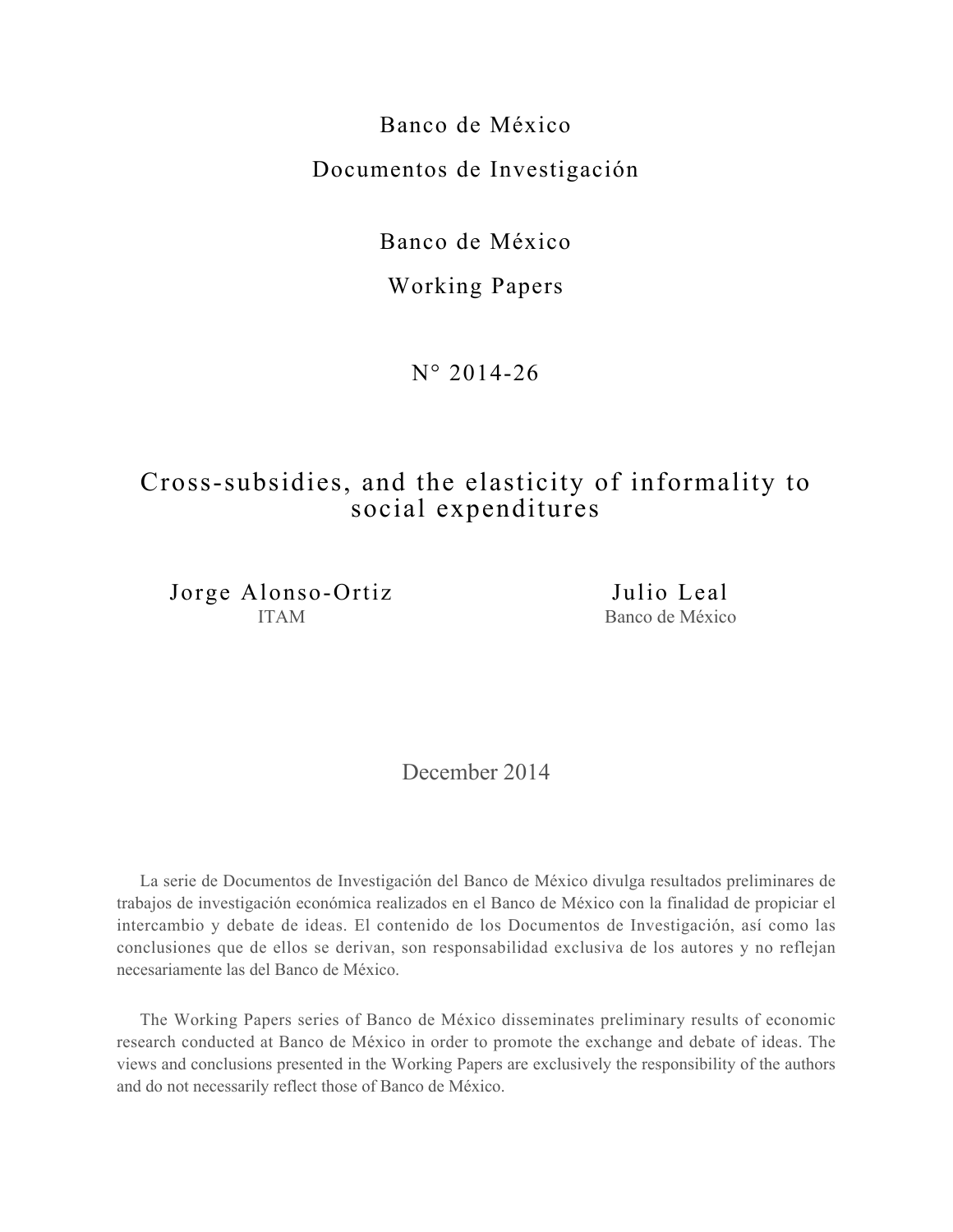Documento de Investigación 2014-26

Working Paper 2014-26

# Cross-subsidies, and the elasticity of informality to social expenditures\*

Jorge Alonso-Ortiz<sup> $\dagger$ </sup> ITAM

Iulio Leal<sup> $\ddagger$ </sup> Banco de México

Abstract: How is the size of the informal sector affected when the distribution of social expenditures across formal and informal workers changes? Given this distribution, how is it affected when the generosity of these transfers changes? We use a search frictions model with informality, (ex post) heterogeneous workers, and conditional taxes and transfers. In the model, formal jobs are "better" than informal jobs, but harder to get. Taxes are proportional to the wage, while transfers are lump sum, implying a cross-subsidy from high-income to low-income workers. As a result, the marginal worker weighs two opposing forces: changes in taxes vs. changes in transfers. We calibrate the model to Mexico and perform counterfactuals. We find that informality is quite inelastic due to frictions, and due to the opposing forces of taxes and transfers.

Keywords: Informality, elasticity of informality, social expenditures, cross-subsidies, taxes and transfers, search frictions

JEL Classification: E2, E26, J46, J6

Resumen: ¿Cómo se ve afectado el sector informal ante un cambio en la distribución del gasto social entre trabajadores formales e informales? Dada su distribución, ¿cómo se ve afectado cuando la generosidad de dichas transferencias cambia? Utilizamos un modelo de fricciones de búsqueda con informalidad, trabajadores heterogéneos (ex post), y transferencias e impuestos condicionados. En el modelo, los trabajos formales son "mejores" que los informales, pero son más difíciles de obtener. Los impuestos son proporcionales al salario, mientras que las transferencias son de suma fija, implicando un subsidio cruzado de los trabajadores de alto ingreso a los de bajo ingreso. Por ello, el trabajador marginal pondera dos fuerzas opuestas: cambios en impuestos vs. cambios en transferencias. Calibramos el modelo para México y realizamos contrafactuales. Encontramos que la informalidad es inelástica debido a las fricciones, y a las fuerzas opuestas de los impuestos y las transferencias.

Palabras Clave: Informalidad, elasticidad de la informalidad, gasto social, subsidios cruzados, impuestos y transferencias, fricciones de búsqueda

 <sup>\*</sup>We would like to thank the participants of the ASU Macroeconomics Workshop 2012, the RED-CEMLA meetings, 2013, the LACEA-LAMES 2014 meetings, and to Enrique Seira and Julio Carrillo for valuable comments and suggestions. Roberto Gómez Cram and Javier Mandujano Veytia provided excellent research assistance. The views expressed here are those of the authors and do not necessarily reflect those of Banco de México.

<sup>&</sup>lt;sup>T</sup> Centro de Investigación Económica. Email: jorge.alonso@itam.mx.

<sup>&</sup>lt;sup>1</sup> Dirección General de Investigación Económica. Email: jleal@banxico.org.mx.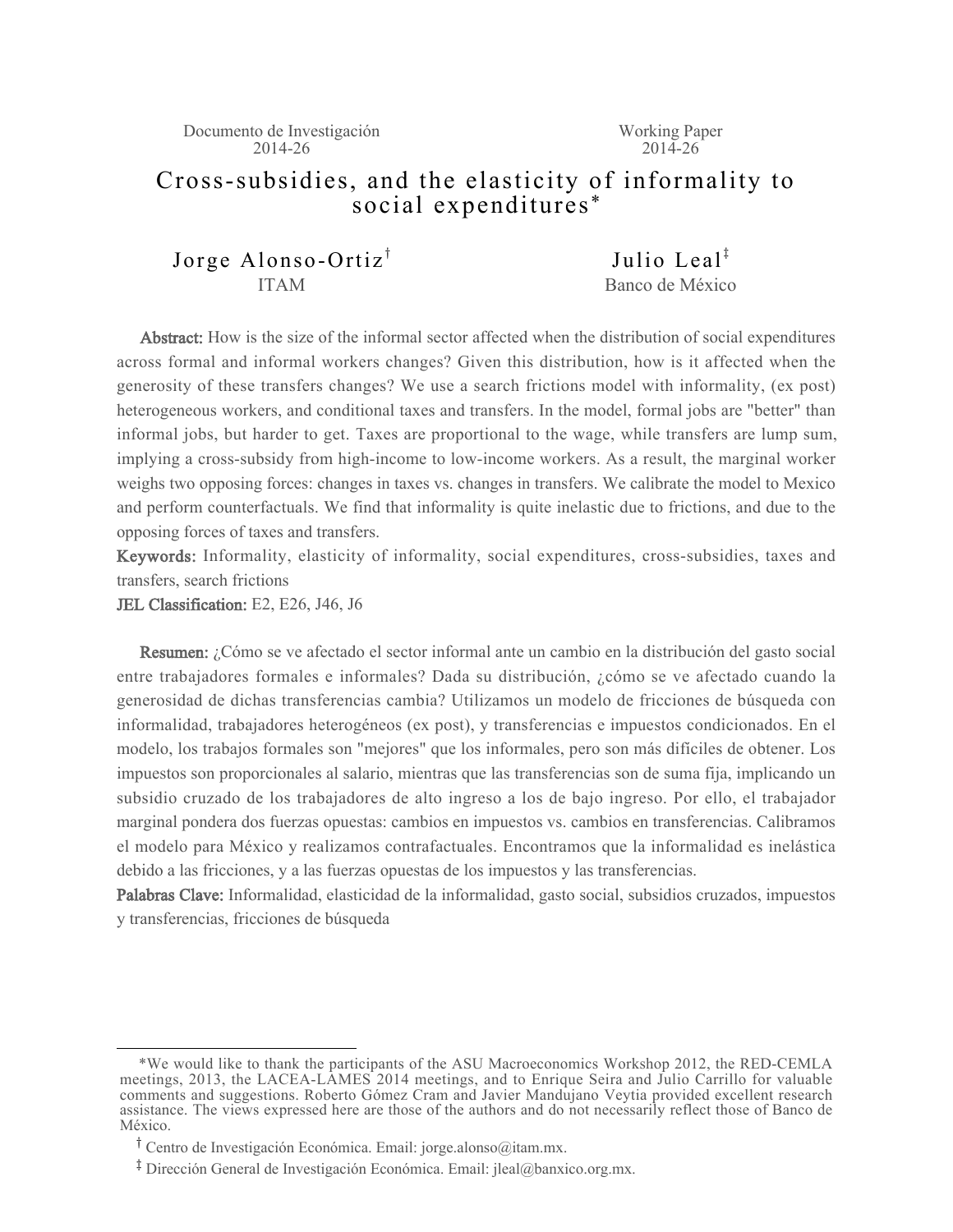# 1 Introduction

The informal sector accounts for a large share of employment in many low-income and middle-income countries. Neither firms that operate in the informal sector, nor their workers, pay taxes or social contributions <sup>1</sup>. As a consequence, informal workers are not enrolled in social security. A common policy reaction of many governments has been to introduce transfer programs directed to informal workers to alleviate their lack of protection. Several authors have argued that the introduction of these type of social programs provides an incentive for informality and discourages formality as higher taxes are needed to finance the programs<sup>2</sup>. Thus, two natural questions arise: 1) how is the size of the informal sector affected when the distribution of transfers across formal and informal workers changes? and 2) how is the size of the informal sector affected when the generosity of transfers (i.e. the tax rate) changes?

To our knowledge, there is no clear reference in the literature that addresses these questions within the context of a model. A *basic model of informality* often used (see Section 3), consists on a simple extension to the framework used by Summers (1989), where a labor supply and demand curves model in a perfectly competitive setup, was used to illustrate the idea that "without close links between taxes and benefits (...) large distortions can result". Similarly, this *basic model of informality* assumes a demand curve for formal labor, a demand curve for informal labor, a constant supply of labor, and perfectly competitive markets with free mobility across formal and informal jobs<sup>3</sup>. In parallel to Summer's model, providing valuable transfers to informal workers represents an incentive for informality because (by definition) such transfers are not tied to taxes; similarly, changes in taxation on formal workers can affect the size of the informal sector if benefits provided by formal jobs are not fully valued<sup>4</sup>. One key assumption in this framework is that workers *voluntarily* choose to be formal or informal, and, as a result, workers (whom are assumed to be homogenous) remain indifferent between the two kinds of jobs.

In contrast, a traditional view sustains that jobs in the formal sector are "better" than informal jobs because the former offer more protection and benefits (thus, implicitly assuming that formal benefits are highly valued). In the most traditional version of this view, above market equilibrium wages forces workers to stay informal and *involuntarily* queue for formal sector jobs<sup>5</sup>. Thus, providing transfers to informal workers would hardly affect the incentives to be informal (because there are none).

The most recent literature on informality and labor markets tends to focus on models that are some-

<sup>4</sup>See section 3.

<sup>&</sup>lt;sup>1</sup>Despite popular beliefs, the informal sector is included in national accounts statistics. The informal sector is measured using employment and micro-business surveys (See UN-SNA 1993). Of course, this measurement is subject to standard errors.

 ${}^{2}$ For the case of the health care program "Seguro Popular" recently introduced in Mexico, the seminal work is Levy (2008), and recent contributions include Duval Hernández and Smith Ramírez (2011), Azuara and Marinescu (2013), and Bosc and Campos-Vázquez (2010).

 $3R$ ecent work explicitly using this model include Maloney (2004), Levy (2008), and Almeida and Carneiro (2012). This model has also been used to study the extent in which payroll taxes linked to social security benefits affect the size of the informal sector in developing countries. For example, for the case of Chile see Edwards and Edwards (2002), and for Colombia see Kugler et al. (2008).

<sup>5</sup>This is the view of the dual labor markets. The seminal paper is Lewis (1954), and recent contributions include Fields (1990), Chandra and Khan (1993), and Loayza (1994). See Fields (2004) for more references. As pointed out by Albrecht et al. (2009), the recent work by Satchi and Temple (2009), preserves the spirit of dualism in the labor markets. The authors use a search and matching model but informal workers search (queue) for formal sector jobs, while formal workers are not allowed to search for informal jobs.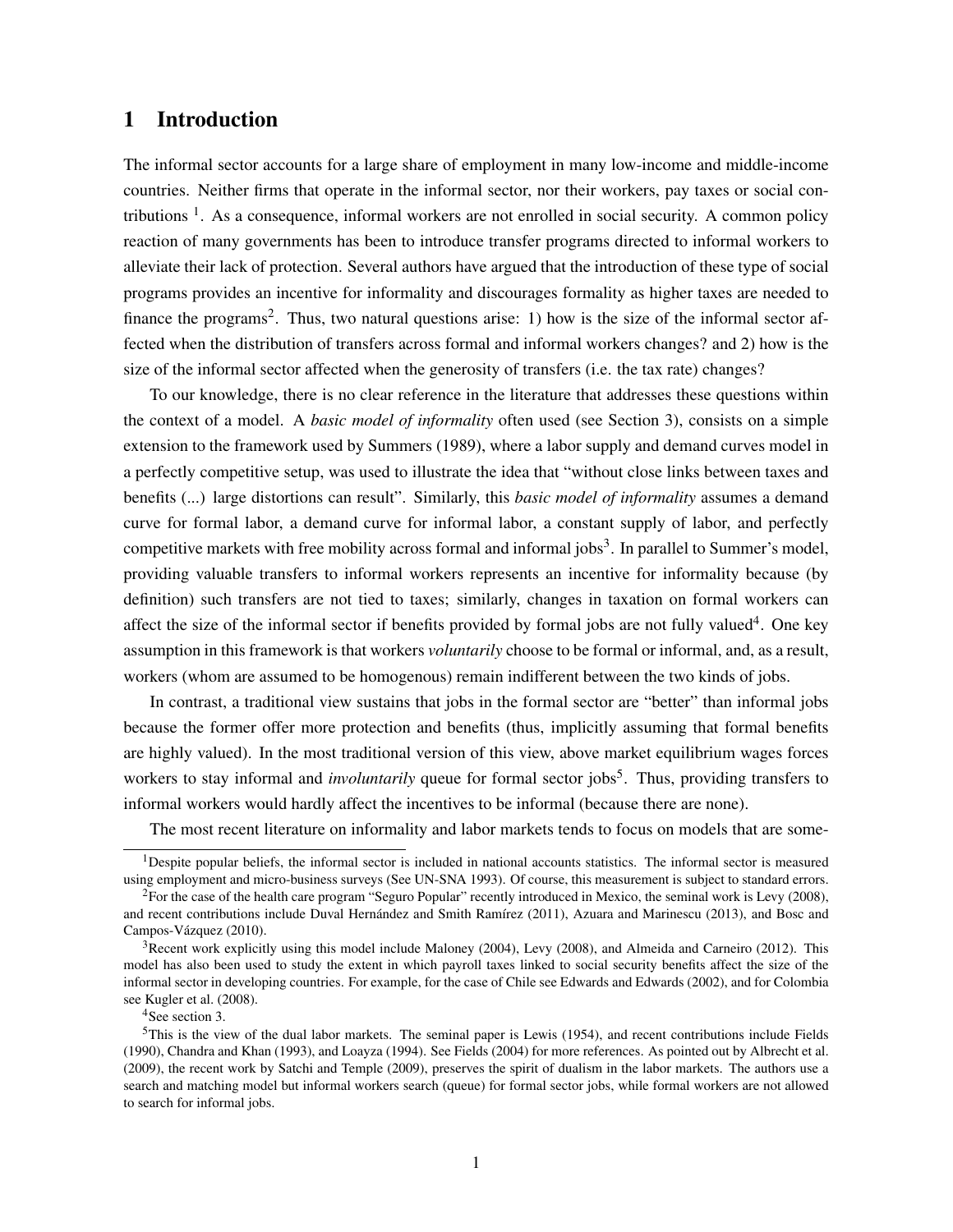where in between the two views above, recognizing some role for choice and some role for chance, in accordance with the most recent empirical evidence<sup>6</sup>. In addition, the recent literature has also recognized the importance of worker's heterogeneity to address several questions. Models with search and matching *frictions*, and heterogeneous workers, have been used to study the effects of labor market policies (such as unemployment insurance, severance payments, and the like) on informality  $\frac{7}{1}$ . However, these models have not yet been used to study the way in which policies that link taxes and transfers affect informality.

In this paper, we address the questions posed above by using a model that has three main characteristics: 1) search frictions with formal and informal sectors; 2) conditional taxes and transfers; and 3) (ex-post) heterogeneous workers.

We believe that including the first characteristic is a natural step that follows from the discussion above. Individuals searching for a job will get an offer only with some probability. Furthermore, an offer from the formal sector will arrive with less probability than an offer from the informal sector. Similarly, jobs can be lost with some probability every period, and the probability of loosing a formal job is lower than the probability of loosing an informal job. Thus, our model captures well the popular idea that formal jobs are less risky than informal jobs, but harder to get. We emphasize that in our model being informal is a choice (given frictions) which allow us to have two-way flows: from the informal sector to the formal sector (with a period of unemployment in between), and vice versa. Our calibrated version of the model will be consistent with the view that, in general, formal jobs are better than informal jobs<sup>8</sup>, but search frictions prevent all workers from having the chance to obtain a formal job offer, and thus, many end-up optimally accepting informal jobs because these arrive more frequently.

The second characteristic (conditional taxes and transfers) is included to capture a feature of reality of the tax and transfer system: formal workers pay taxes and receive transfers, while informal workers receive transfers but do not pay taxes. Thus, the tax revenue from the taxes paid only by the formal workers is distributed as social expenditures and split between two groups: formal and informal workers.

Finally, the third characteristic (heterogenous workers) is included to allow for the possibility of a cross-subsidy through the tax and transfer system from high-income workers to low-income workers. Specifically, if taxes are proportional to the wage rate, and transfers are set by dividing the tax revenue equally across the population, then individuals with low-wages will receive a high transfer relative to the taxes they pay, and the opposite will occur for high-wage earners (they will pay high taxes and receive a small transfer).

In the model, we assume that transfers are divided equally among the members of each group (formal or informal), and that these do not depend on wages. As we will see, the design of this tax and transfer

 $6$ See for example, Maloney (2004) and Perry et al. (2007)

<sup>&</sup>lt;sup>7</sup>See for example, Albrecht et al. (2009), Bosch and Esteban-Pretel (2012), Fugazza and Jacques (2004), Meghir et al. (2012); Esteban-Pretel and Kitao (2013); Zenou (2008)

 ${}^{8}$ The view that formal jobs are "better" than informal jobs is at odds with the also widespread view that the valuation of the benefits provided by formal jobs is low. We recall in section 3 that "partial-valuation" of benefits is a necessary condition to obtain a positive elasticity of informality to payroll taxes in the *basic model of informality*. If benefits are fully valued, the elasticity of the informal sector to tax changes is zero in that model. The reason for this is that the basic model assumes free mobility. We do not rely on the assumption of free mobility in our model, thus, it is not necessary to assume that benefits are not fully valued to obtain a non-zero elasticity.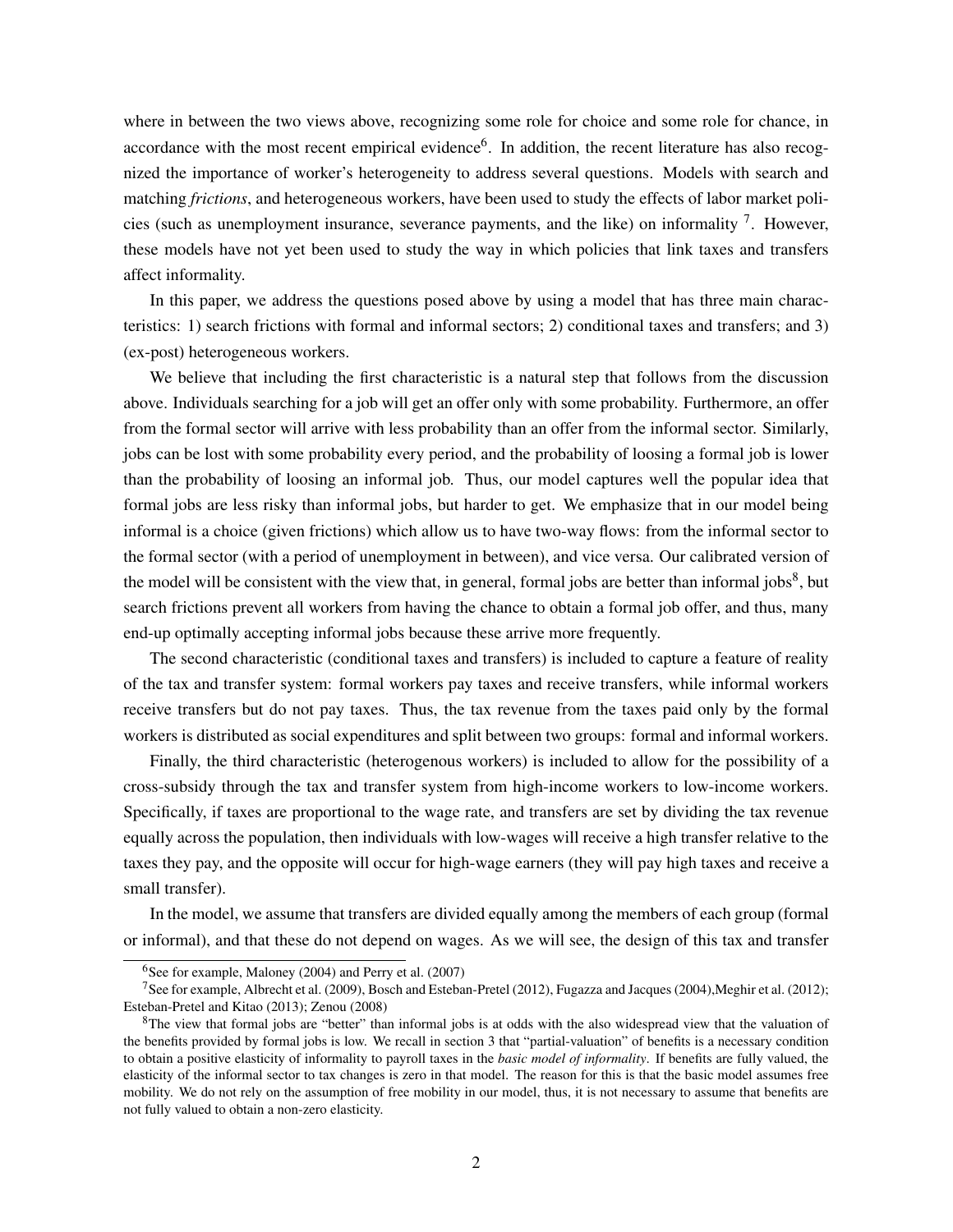system leads to results that might seam counter-intuitive at first sight. For example, when a sufficiently large fraction of the tax revenue is given to formal workers, it might be the case that a tax hike increases formality. The reason for this is that if the marginal worker (i.e. the one that is indifferent between being unemployed and working) is a low-wage earner, then, for this worker, transfers in the formal sector will increase more than taxes, which will lead to an increase in the value of a formal job, and as a result to an increase of formality in equilibrium.

We calibrate this model to Mexico, a typical developing country with a sizable informal sector by matching several moments of the economy. We match employment and unemployment; the fraction of employment and unemployment in the formal sector; the first and second moments of the distribution of wages in both sectors; the total social expenditures over GDP ratio, and the fraction of social expenditures directed to formal workers. Using this calibrated model we perform three counter-factual exercises: 1) We change the distribution of transfers, holding taxes constant; 2) We change taxes, holding the distribution of transfers constant; and 3) We change both, taxes and the distribution of transfers, simultaneously, to replicate the facts associated with the recent introduction of Seguro Popular (SP). Specifically, we simulate an increase in the generosity of the transfer system along with a redistribution towards informal workers consistent with the data from the SP program. We think of this last exercise as a way to validate the quantitative performance of our model.

Our results are fourfold. First, we find that the distribution of social expenditures across the two groups (formal and informal) is an important determinant of informality and that it influences its size in both directions: more transfers to informal workers increase informality, but also, more transfers to formal workers increase formality. The reason for this is that the distribution of transfers affect the relative value of formal and informal jobs. The mechanics in the model that produce these changes are as follow. When transfers directed to formal individuals increase, formal jobs become more valuable. Since unemployment reflects the discounted future value of working, the value of formal unemployment also increases, but the value of formal jobs increases more than the value of formal unemployment. This occurs because the value of unemployment takes into account not only the possibility of getting a formal job in the future, but also the possibility of ending up in an informal job with lower transfers (see Fig. 5.1). This pushes-down the reservation wage for a formal job, and more formal offers are accepted. On the other hand, the value of informal jobs and the value of informal unemployment both decrease (because transfers are lower), but the value of a job decreases more than the value of unemployment for similar reasons. This, in turn, pushes-up the reservation wage, and less informal jobs are accepted.

Second, we find that the informal sector is quite inelastic to small changes in the distribution of social expenditures. Increasing the fraction of transfers to formal workers by 1% (holding taxes constant) decreases the size of the informal sector only by 0.24%. The main reason for this is the presence of frictions which act as a deterrent for mobility across sectors.

Third, regarding the second question of this paper, we find that the informal sector decreases when taxes increase, which is in clear contrast to the common belief that more taxes automatically imply more informality. The magnitude of the effect is very small, nonetheless. The reason for this relies on the opposite forces affecting the marginal worker's choices. On the one hand side, taxes increase, which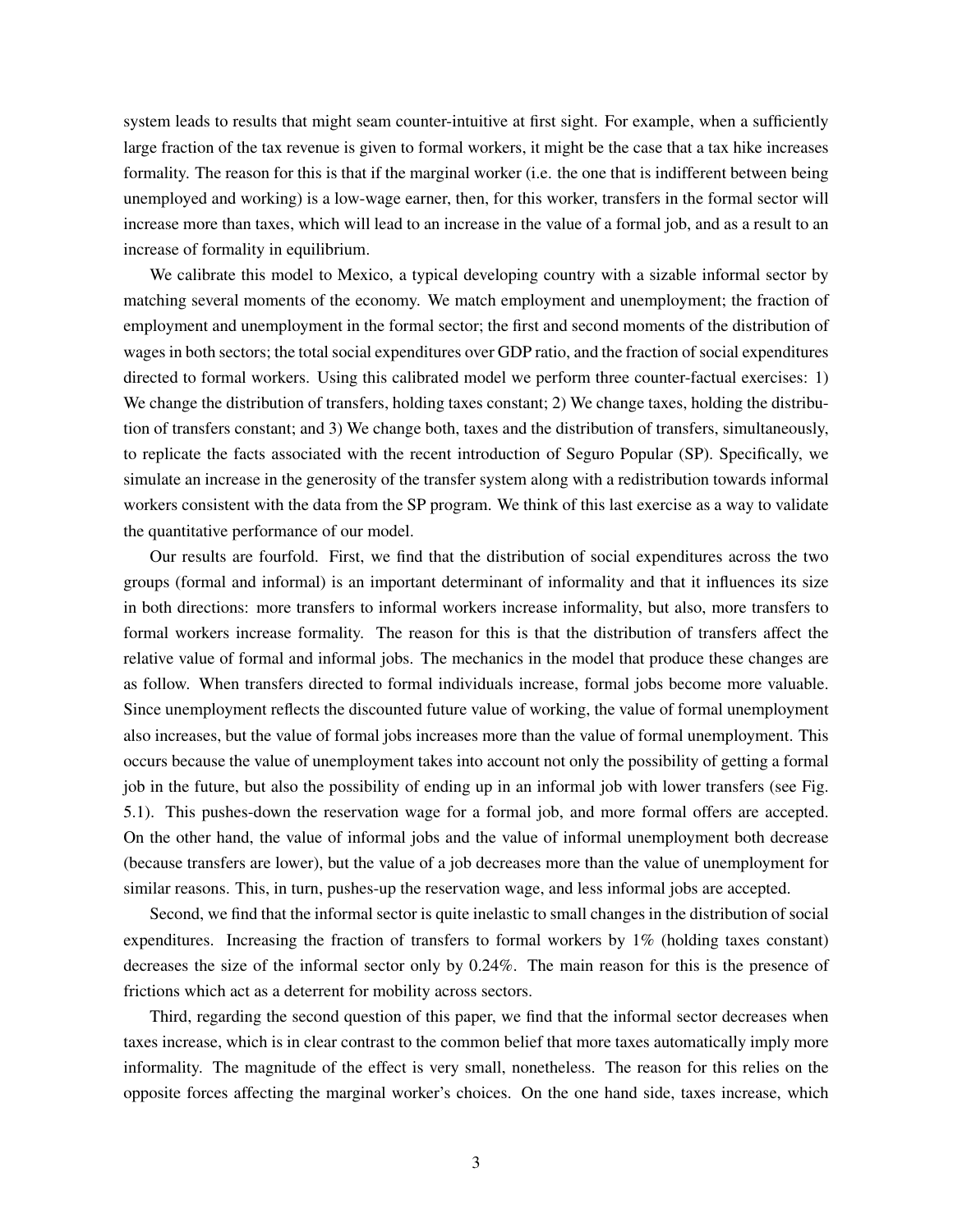lowers the value of formal jobs; but, on the other hand, transfers increase, which increases its value. These two effects tend to offset each other for the current distribution of transfers across the formal and informal sectors. Of course, the elasticity is greatly influenced by the way transfers are distributed. In fact, when all transfers are given to informal workers, the elasticity has the opposite sign, and the range of variation in informality for comparable tax changes is much greater.

Finally, and consistent with the three previous results, our model predicts a small increase on informality in response to the introduction of SP, which is in line with the evidence found using microeconometric techniques<sup>9</sup>. We believe that this last result is a way to validate the quantitative performance of our model. If we had found that our model gives implausible numbers for the SP counter-factual exercise, we would have reasons to be worry about how suitable the model is to address the questions posed in this paper.

Our paper is related to the literature on the effects of social programs on informality (e.g. Levy (2008), Bosc and Campos-Vázquez (2010), Duval Hernández and Smith Ramírez (2011), and Azuara and Marinescu (2013)). It improves on the existing *basic model of informality* by emphasizing the importance of frictions and worker's heterogeneity, both of which affect the incentives faced by the marginal worker. The basic model gives support to many popular ideas regarding informality such as that increasing taxes automatically reduces the formal sector, or that there exists partial-valuation of formal benefits. These popular beliefs lose support in a more realistic model such as the one used here. Our model is also related to the article of Almeida and Carneiro (2012) who study the case of Brazil where a decrease in informality occurs in response to an increase in the benefits of formal jobs. In addition, as mentioned before, we find that our results are in line with previous empirical evidence on the effect of Seguro Popular on informality.

The rest of the paper is organized as follow. In section 2 we present relevant facts on Mexico's labor markets, social expenditures, and those regarding the introduction of Seguro Popular. In section 3, we present the basic model of informality to build intuition on our later results. In sections 4 and 5, we present our baseline model that includes search frictions and ex-post worker's heterogeneity, and discuss its equilibrium properties. In section 6 we calibrate the model to the Mexican data and in section 7 we present the results. Section 9 concludes.

# 2 Relevant Facts

In this section we present relevant facts on Mexican labor markets and social expenditures. We would like to address three main issues. The first one is that there are important flows between formality and informality, and viceversa. This means that unemployed individuals that used to have an informal job often choose to go into the formal sector; similarly, unemployed individuals that previously had a formal job, often choose an informal job. The second issue concerns social policy in Mexico. Social programs are directed to special groups in the population and we distinguish between formal and informal workers; however, transfers are distributed equally among the members of a group. Taxes on the other hand, are

<sup>&</sup>lt;sup>9</sup>See footnote 2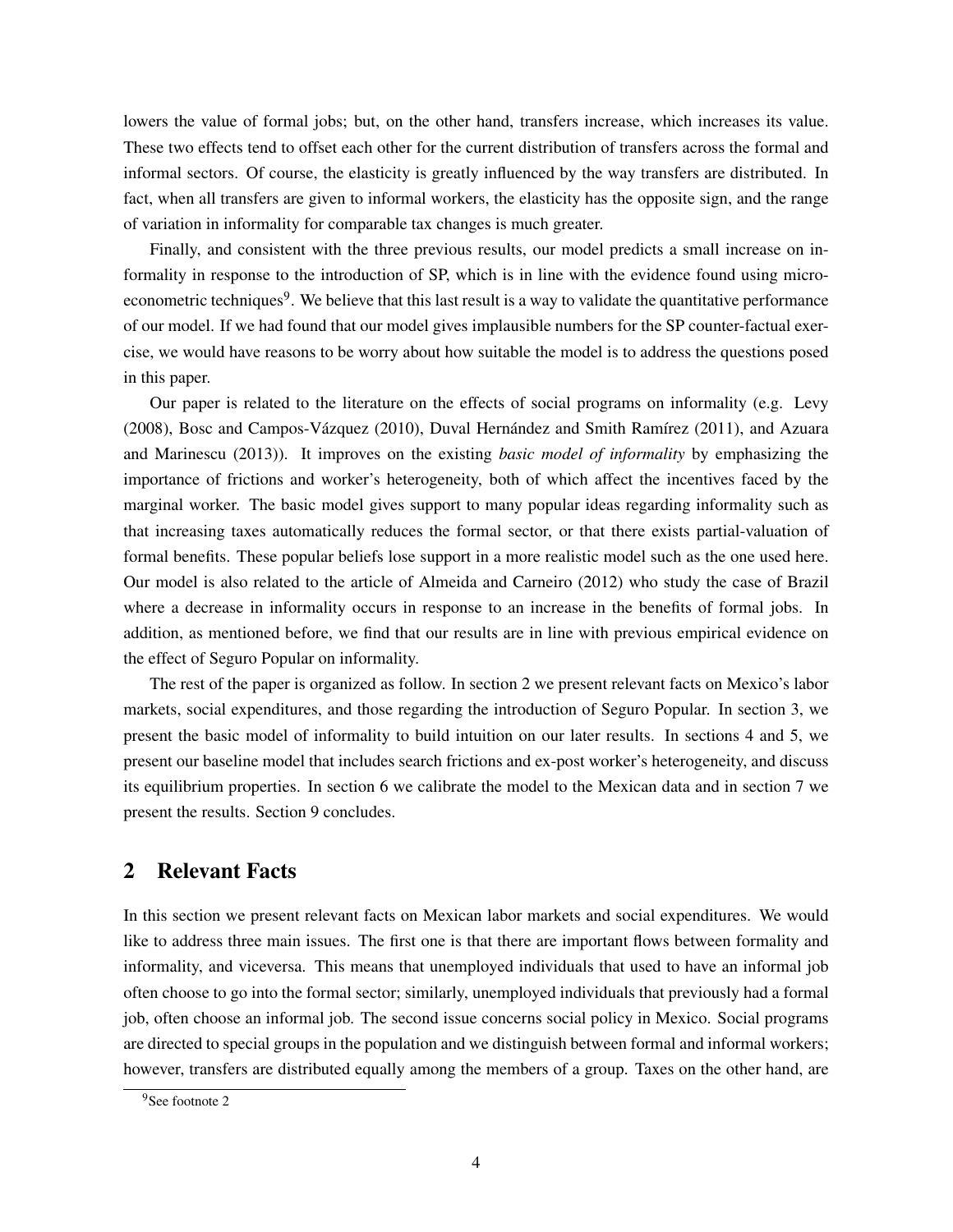proportional to the income of the individuals. The third issue is regarding the recent introduction of Seguro Popular, a social program directed to informal workers: this signified a change in the size and the distribution of transfers across formal and informal groups.

#### 2.1 Data on workers' flows

To obtain workers' flows we use a household survey that specializes on labor market issues: Encuesta Nacional de Ocupación y Empleo (ENOE). We use data from the first quarter of 2012 to the third quarter of 2013, and obtain simple averages. We chose this period because we wanted to focus on a period after the Seguro Popular program was fully introduced (see below). We define a formal worker as one that is enrolled in the traditional Mexican Social Security system (IMSS) and an informal worker as one that does not have access to IMSS. Under Mexican law, employers are legally obliged to enroll their employees in IMSS, but self-employed workers are not obliged to enroll themselves. Furthermore, we believe that the decision to become self-employed, although influenced by social programs, it greatly depends on other factors, such as, the managerial ability of individuals. For these reasons, we will focus on employees only, and abstract from self-employed workers. Given the presence of alternative social programs for those not covered by IMSS, the formality status of employees is directly linked to the type of social programs they have access to.

We are interested in four labor market states: formal employment, informal employment, unemployment of individuals that used to have a formal job, and unemployment of individuals that use to have an informal job. Henceforth, we will refer to those unemployed individuals that were formal in the previous job as "formal unemployed". We will use the term "informal unemployed" in an analogous way. Table 1 presents the time average of quarter to quarter transition probabilities across these four states for the 2012-2013 period. <sup>10</sup>

There are several facts worth mentioning in Table 1. First, there is high persistence in the employment states; second, the probability of directly switching from a formal job to an informal one or vice versa is around 10% for both kind of workers. Third, notice, however, that the probability of becoming unemployed for an informal worker is almost twice as high as the probability of becoming unemployed for a formal worker (0.045 vs. 0.023). This reflects the fact that the informal sector is more "dynamic" and jobs can be destroyed more easily than in the formal sector. Fourth, formal unemployed and informal unemployed display radically different transition probabilities. For an informal unemployed the probability of going back to an informal job is six times bigger than the corresponding probability of getting a formal job (0.665 vs. 0.130). In contrast, for a formal unemployed, the probability of moving to a formal job is higher than the probability of moving to an informal job. Another interesting feature is the fact that the probability of remaining unemployed when formal, is higher than the corresponding probability when the individual is an informal unemployed (0.273 vs. 0.205).

This evidence suggests that there is something fundamentally different between the two kinds of unemployment. If the differences were minimal, a model that abstracted from such distinction would

 $10$ To construct this transition matrix, it was necessary to track down the previous employment of all unemployed individuals in *t*. We do this to be able to record the formality status of the previous job, and taking advantage of the rotating panels in ENOE.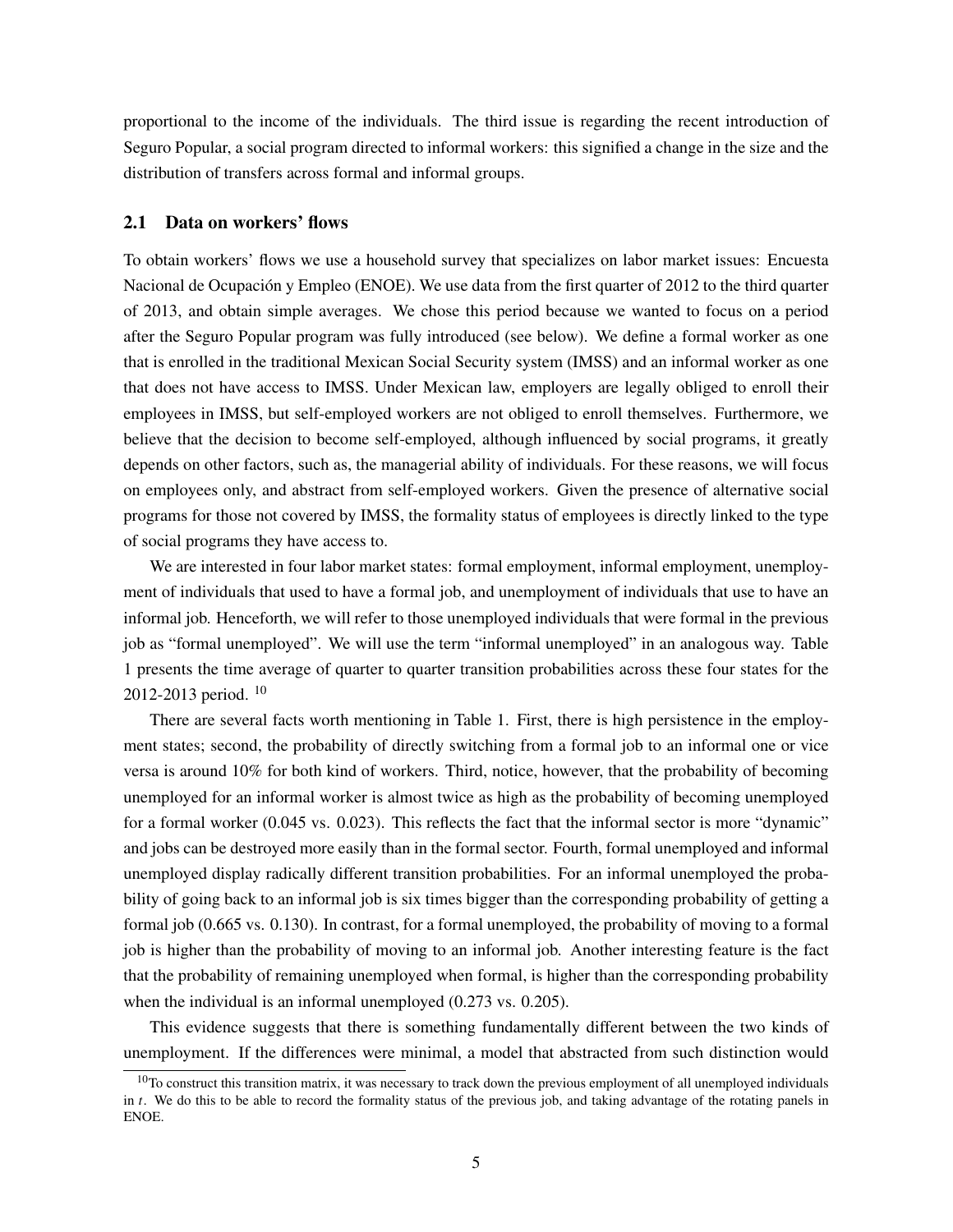|           | тане г. еанн |             | TVIATKEL TTAIISILIOILIVIALITX |             |
|-----------|--------------|-------------|-------------------------------|-------------|
|           | $e_{F,t+1}$  | $e_{I,t+1}$ | $u_{F,t+1}$                   | $u_{I,t+1}$ |
| $e_{F,t}$ | 0.865        | 0.112       | 0.023                         | 0.000       |
| $e_{I,t}$ | 0.100        | 0.855       | 0.000                         | 0.045       |
| $u_{F,t}$ | 0.456        | 0.271       | 0.273                         | 0.000       |
| $u_{I,t}$ | 0.130        | 0.665       | 0.000                         | 0.205       |

Table 1: Labor Market Transition Matrix

|                  | Data implied                     | Raw data            |
|------------------|----------------------------------|---------------------|
|                  | by transition matrix (2012-2013) | average (2012-2013) |
| $e_F$            | 0.451                            | 0.452               |
| $e_I$            | 0.507                            | 0.480               |
| $u_F/u$          | 0.33(0.014)                      | .320                |
| $u_I/u$          | 0.66(0.028)                      | .680                |
| $\boldsymbol{u}$ | 0.042                            | 0.067               |

Table 2: Labor Market Stocks

suffice. In this paper we offer a very simple explanation behind these differences: on the one hand, formal jobs are harder to get, because they arrive at a low probability; on the other hand, transfers while unemployed are contingent on the unemployed individual's previous work. Since the transfers that accrue to formal unemployed individuals are bigger than the transfers that accrue to informal ones, formal individuals stay longer in unemployment, and are willing to wait until a formal offer arrives. As a result, formal unemployed individuals accept more formal sector offers than informal unemployed people.

We obtain the steady state stocks of the four states above implied by this transition matrix, and compare them to the simple time averages in the raw data in Table  $2^{11}$ . We note that in the data, the unemployment rate is higher than in the implied stocks. The reason for this is that we are abstracting from self-employment, and thus the denominator used to calculate unemployment in the data is small. Next, we argue that transfers differ according to formality status.

#### 2.2 Social Expenditures

Mexico has two competing transfer systems: social security and social protection programs. Social security transfers are those provided by IMSS, and, therefore, received only by formal workers. These transfers (mostly in kind) consist of health care services, retirement pensions, disability insurance, housing loans, work risk insurance, day care services, sports and cultural facilities, and life insurance, among others.

Informal workers, on the other hand, are beneficiaries of an alternative transfer system made up of several unlinked social programs that include cash and in kind transfers. Among the most important programs of this type is Seguro Popular, which was introduced in 2004 and provides free health care for individuals without access to social security. In section 6 we provide a quantitative assessment of the

<sup>&</sup>lt;sup>11</sup>To obtain the steady state stocks we rise this matrix to the 1000 power.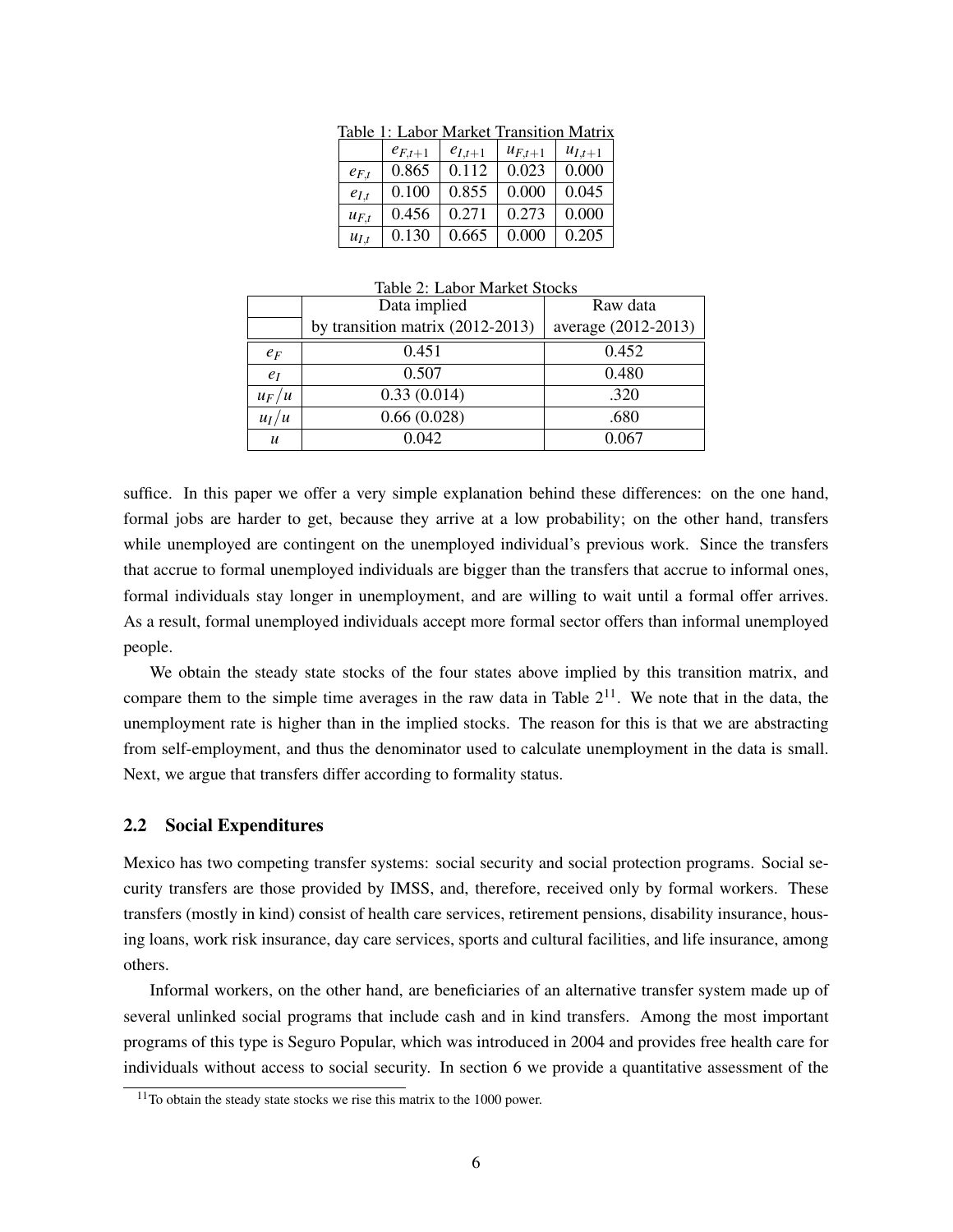introduction of Seguro Popular on the size of the informal sector. Another example of a sizable social program is Progresa-Oportunidades, which was introduced in the nineties, and provides cash transfers for poor families.

One important feature of social programs of this kind is that they provide transfers (either, in kind or in cash) that can be thought of as increasing the amount of goods consumed by the individuals. To the extent in which these transfers provide perfect substitutes of goods and services that consumers value, this assumption is correct.

To obtain the size of transfers, there are easily available data at the aggregate level on the Social Expenditure database of the OECD (SOCX.) This database reports that total social expenditure was 7.7% of GDP in 2011 and 7.4% in 2012 (which gives an average in of 7.5% during these two years). This includes cash and in kind benefits from both transfer systems above.<sup>12</sup>

However, the SOCX database does not consider the distribution of transfers between formal and informal workers. To our knowledge there is no database that includes the distribution of all social programs across formality status. One available assessment can be found in the influential book of Levy (2008), who estimated that an informal worker gets 5670 MXP out of 24519 MXP, that is, 23% of total social transfers. However, the data used for this figure, corresponds to a period before Seguro Popular was fully introduced, and therefore it is likely to underestimate the current split of social transfers. There is also data from the ministry of health regarding expenditures on health services, including IMSS and Seguro Popular, across "covered" (by social security) and "uncovered" workers. According to this data, in 2011, 45% of all government health spending was done on informal workers.

To assess the fraction of social expenditures in programs directed to formal workers we use the detailed database of SOCX, where the title and transfer amount of each program is recorded. We classify each program according to the government institution that provides it. Those provided by the Secretaría de Desarrollo Social (Social Development Ministry) are classified as programs directed towards informal workers, while those that are provided by IMSS, ISSSTE or PEMEX are classified as programs directed towards formal workers. Regarding health spending, we use data from Secretaría de Salud (Health Ministry) to obtain the fraction spent in programs directed to informal workers. Using this methodology we conclude that 62% of of social spending is distributed to programs directed to formal workers, and the rest to informal workers.

#### 2.3 Social programs and cross subsidies

The concept of "partial-valuation" of benefits is grounded on the idea that government supplied goods and services are of less quality than the same goods and services provided by the market. There is for sure efficiency losses associated with government production. However, we argue that even if this is the case, the way in which social policy is generally organized, many workers may end-up receiving larger benefits than the taxes they pay. The reason is the existence of a cross subsidy from high-income to low-income workers that is possible due to the nature of the tax and transfer systems.

<sup>&</sup>lt;sup>12</sup>The OECD Social Expenditure Database classify expenditures according to the purpose of the social program that originates it. There are nine main areas: old-age, survivors, incapacity-related benefits, health, family, active labor market policies, unemployment, housing, and other social policy areas. Education is not included.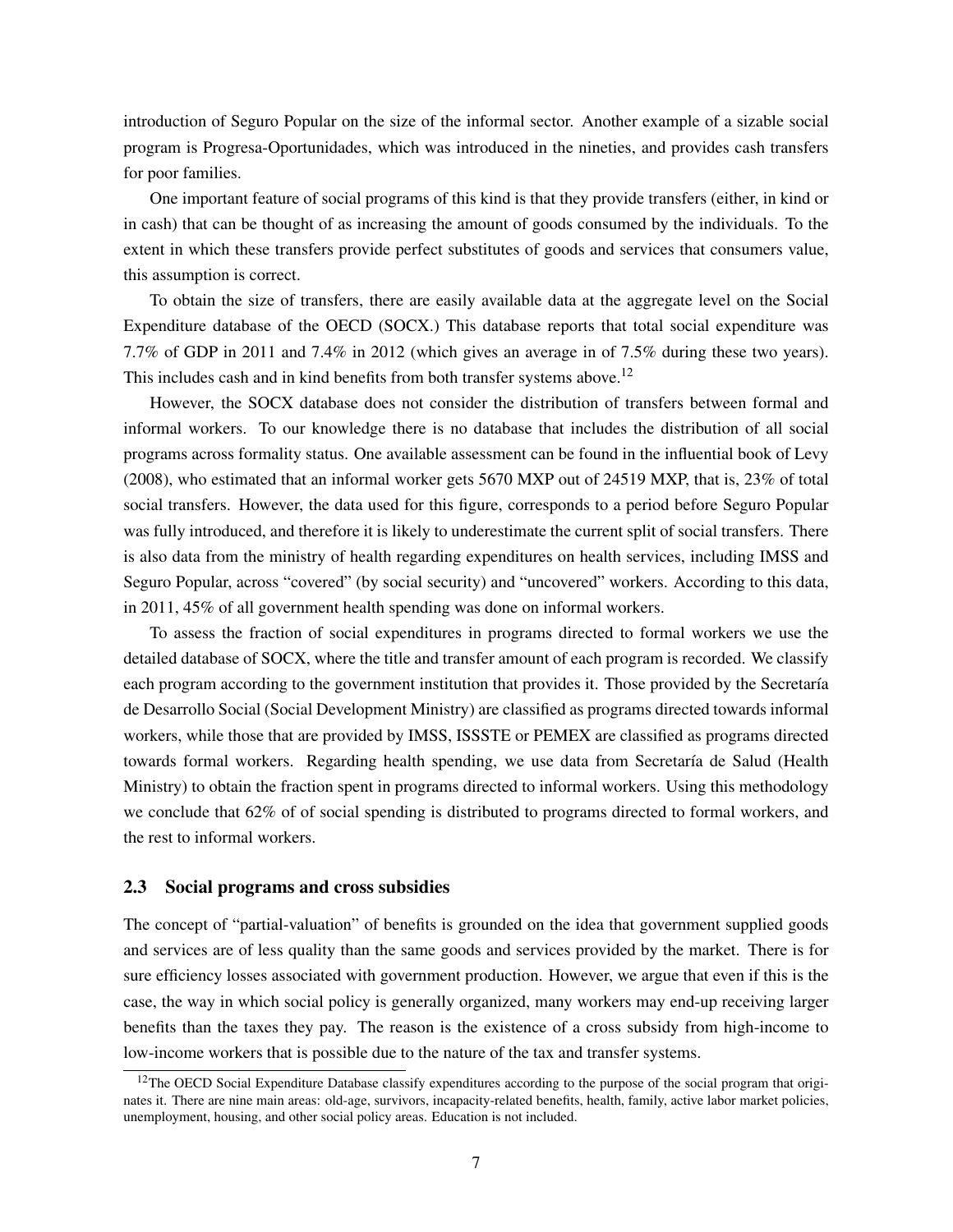Take for example the case of IMSS in Mexico. IMSS is an institute that provides health care (among other goods and services) to affiliated workers and their families, and its operation is financed through a payroll tax. Thus, low-wage earners pay less taxes than high-wage earners. However, every affiliated individual has the right to receive the same health care services, with no exception. The amount in which health care services in IMSS are provided to individuals is not based on how much contributions (taxes) the worker paid; instead, services are daily provided for everyone that is affiliated as demand indicates. Every year there is a budget allocated to the operation of IMSS health care services.

Based on these facts, we believe that a reasonable good way to model social policy is using transfers that are rebated to workers on a per-capita basis. Of course we do recognize that some social programs are directed towards special groups in the population, this is precisely the reason why we use a model where some transfers are received by informal workers and other transfers are received by formal workers. But given that, we still have to take a stand on the way transfers are distributed within these special groups. We distribute transfers within groups on a per-capita basis, independently of the individual's wage, to reflect the idea that the goods and services received through the transfer system are the same for each member of a group. Under this arrangement, notice that –since taxes do depend on wages– it is possible to have individuals within groups that receive a transfer that is larger, equal, or smaller than the taxes paid.

#### 2.4 The case of Seguro Popular

Seguro Popular is a program designed to provide health services to the population not covered by the traditional social security system. The program was gradually introduced in Mexico starting in 2004 and reaching its potential in 2012. This has signified an important increase in the transfers devoted to informal workers. Figure 2.1 shows the evolution of affiliation to the system. In particular, the figure shows the cumulative number of persons registered each year as a fraction of the total number of persons registered in 2012 (the potential). As it is clear from the figure, at the beginning of 2009 more than 50% of potential affiliation had already taken place, and by the end of 2010 82% were enrolled.

As a result of the introduction of Seguro Popular, government health spending increased from 2.6% of GDP to 3.1% in the period. But more importantly, the composition of expenditures across the formal and informal sectors changed (See Figure 2.2). Government spending on health programs devoted to informal workers increased from 32% of total spending in 2004 to 45% in 2011.

Is there any evidence in the aggregate data that this change in the size and distribution of taxes and transfers has induced changes in informality? To answer this question we look at time series data of the size of informality and the cyclical component of GDP.<sup>13</sup> We include the cyclical component of GDP to emphasize the counter-cyclical nature of informality. The series are presented in Figure 2.3. Notice that informality increases in 2009 and stays high until 2012, when it starts going down again. The increase in informality that starts in 2009 can be attributed, in great part, to the severe contraction experienced by the Mexican economy in that year. So we believe that the evidence of changes in informality due to the design of social programs is not strong. In section 7 we perform a counter-factual exercise using the

<sup>13</sup>We use an HP-filter to de-trend the series.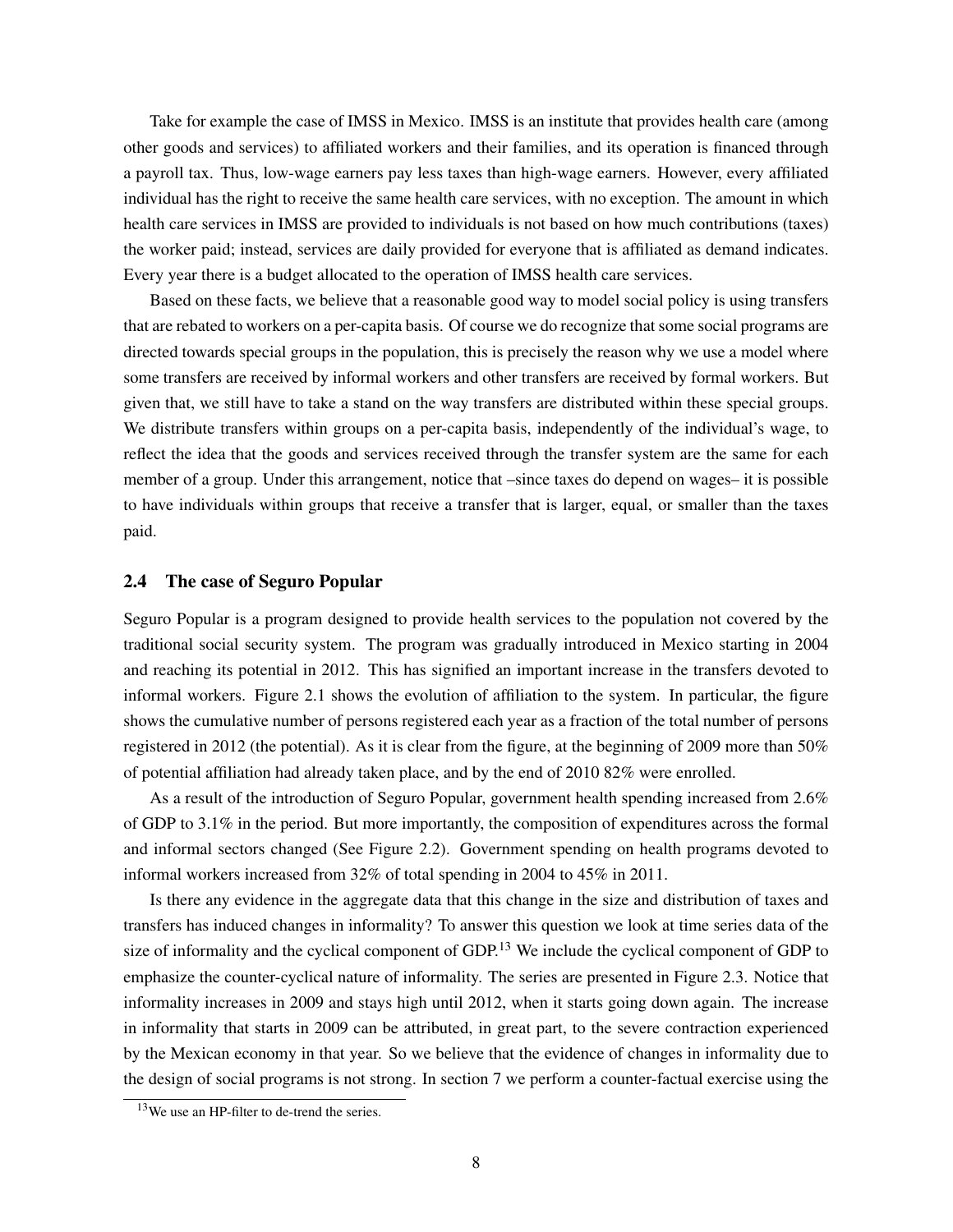Figure 2.1: Affiliation to Seguro Popular



Source: Sistema de Protección Social en Salud. Informe de Resultados 2012.

Figure 2.2: Informal/Formal Government Health Expenditure Ratio



Data source: Ministry of Health .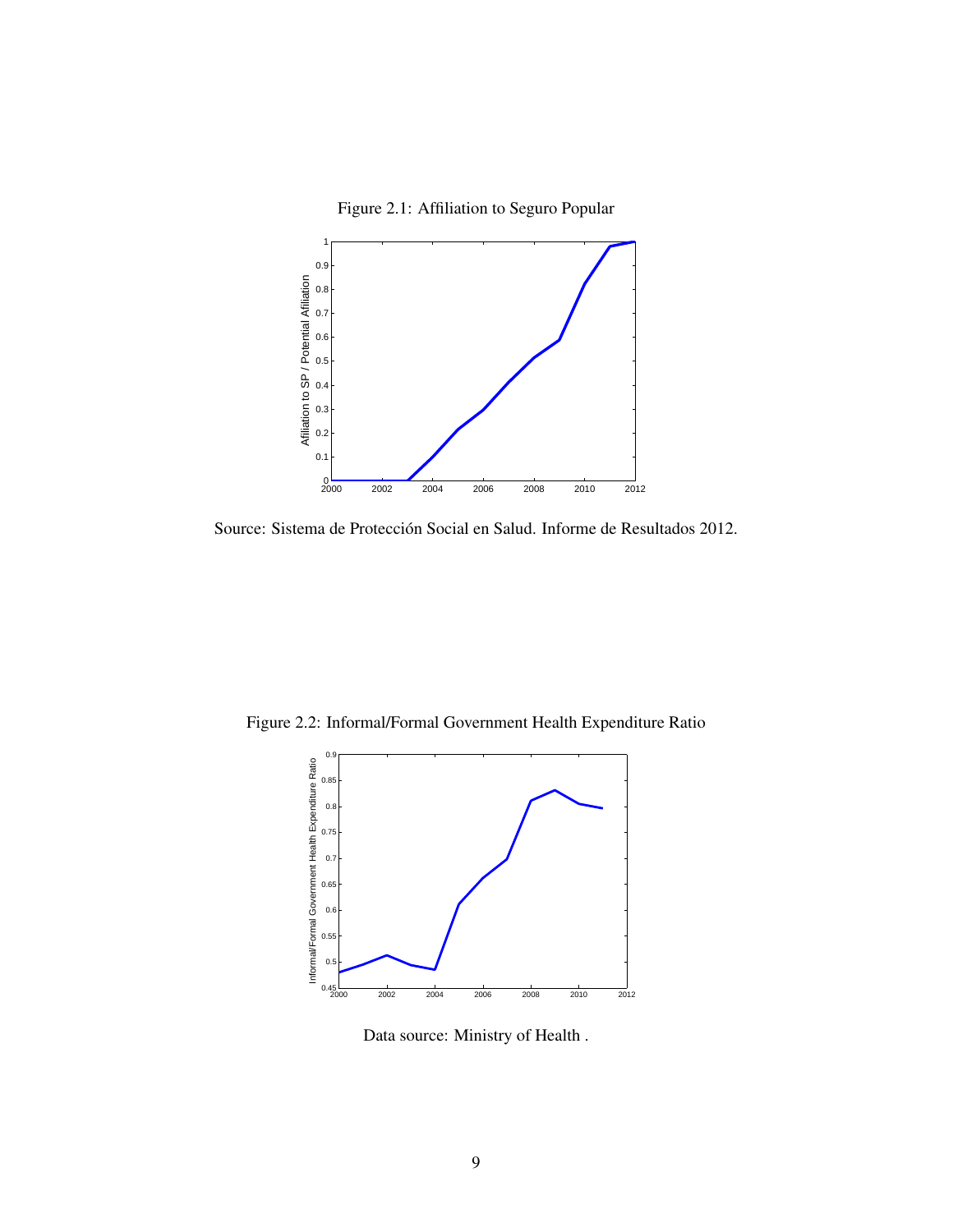

Figure 2.3: Evolution of informality among employees

Source: Own calculation using ENE, ENOE and National Accounts.

model described in Section 4 and show that our model predicts a small increase on informality due to the introduction of Seguro Popular. This is consistent with the evidence found elsewhere $^{14}$ .

 $14$ See footnote 2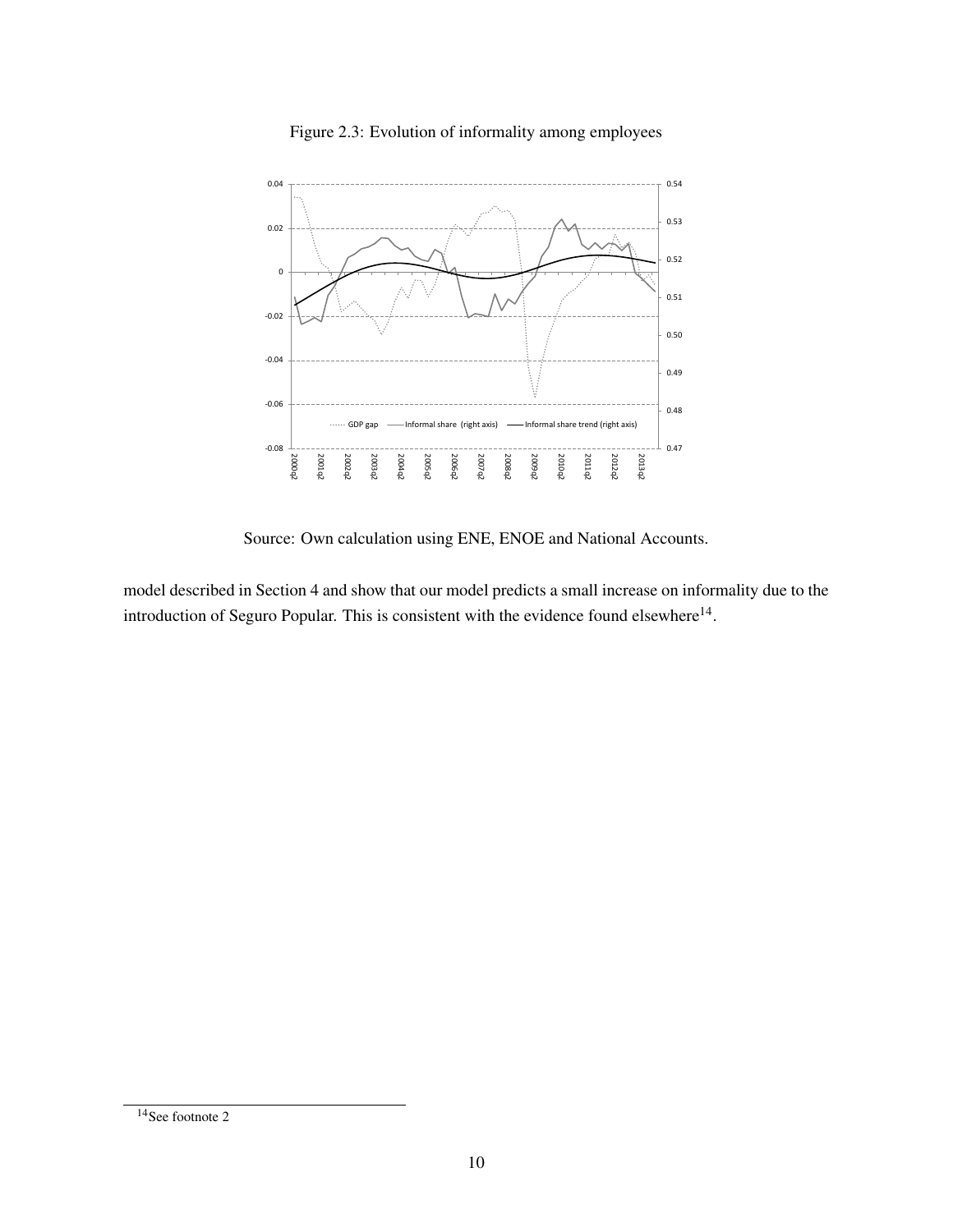# 3 A *basic model of informality* with homogenous workers

In this section we would like to review the standard results of two-sector models with homogenous workers and no labor market frictions (i.e. no unemployment). This will be useful to later compare these results against the ones from our framework with heterogeneous workers and frictions. These models typically assume an exogenously given supply of labor, and a demand curve for each type of worker, formal and informal (e.g. Maloney (2004); Fields (1990, 2004); and Levy, 2008). One can think of two representative firms, one formal and one informal that lead to these demands through profit maximization.

On the worker's side, it is assumed that there is a continuum of identical workers with mass 1, and each worker can freely choose to work either as a formal or as an informal worker. If formal, the worker receives the wage *wF*, if informal, the worker obtains wage *w<sup>I</sup>* . We will consider the inclusion of taxes and transfers in a second stage. Market clearing works in the following way: labor demand equals labor supply for each type of worker, and, in addition, the sum of formal workers plus informal workers has to be equal to 1 (the total mass of workers).

Due to free mobility, in this economy wages must equalize:

$$
w_F=w_I,
$$

and given the absence of taxes or transfers, this also implies that the marginal cost of a formal worker is equal to the marginal cost of an informal worker. Figure 3.1 depicts the equilibrium for this simple economy. As shown by Fig. 3.1, firms demand labor until the marginal benefit of an extra worker is equal to its marginal costs. The total amount of formal labor demanded is given by the intersection of curve  $D_F$  and marginal cost  $w_F$ . This is measured in the x-axis from left to right by the distance  $OF$ . Similarly, the quantity demanded of informal labor is given by the intersection of *D<sup>I</sup>* and *w<sup>I</sup>* , and is measured in the x-axis from right to left by the distance *PF*. Notice that the sum of formal workers and informal workers is equal to the distance *OP* which measures the total amount of labor available in the economy. Thus, in these models, the size of the informal sector is "positive" even in the absence of taxes and transfers. For later reference, we will refer to this equilibrium as the "undistorted" equilibrium.

Now consider an economy with taxes. In particular assume that the formal workers have to pay a fixed rate  $\tau > 0$  of their income. In this case, due to free mobility, it is the case that:

$$
(1 - \tau)w_F = w_I. \tag{3.1}
$$

What must be equalized is net earnings in order to eliminate arbitrage opportunities. However, from the perspective of the firms, marginal costs are still given by:

$$
w_F : MC \text{ formal worker}
$$
  

$$
w_I : MC \text{ informal worker}
$$
 (3.2)

Thus, a labor tax introduces a wedge between the marginal cost of formal labor and the marginal cost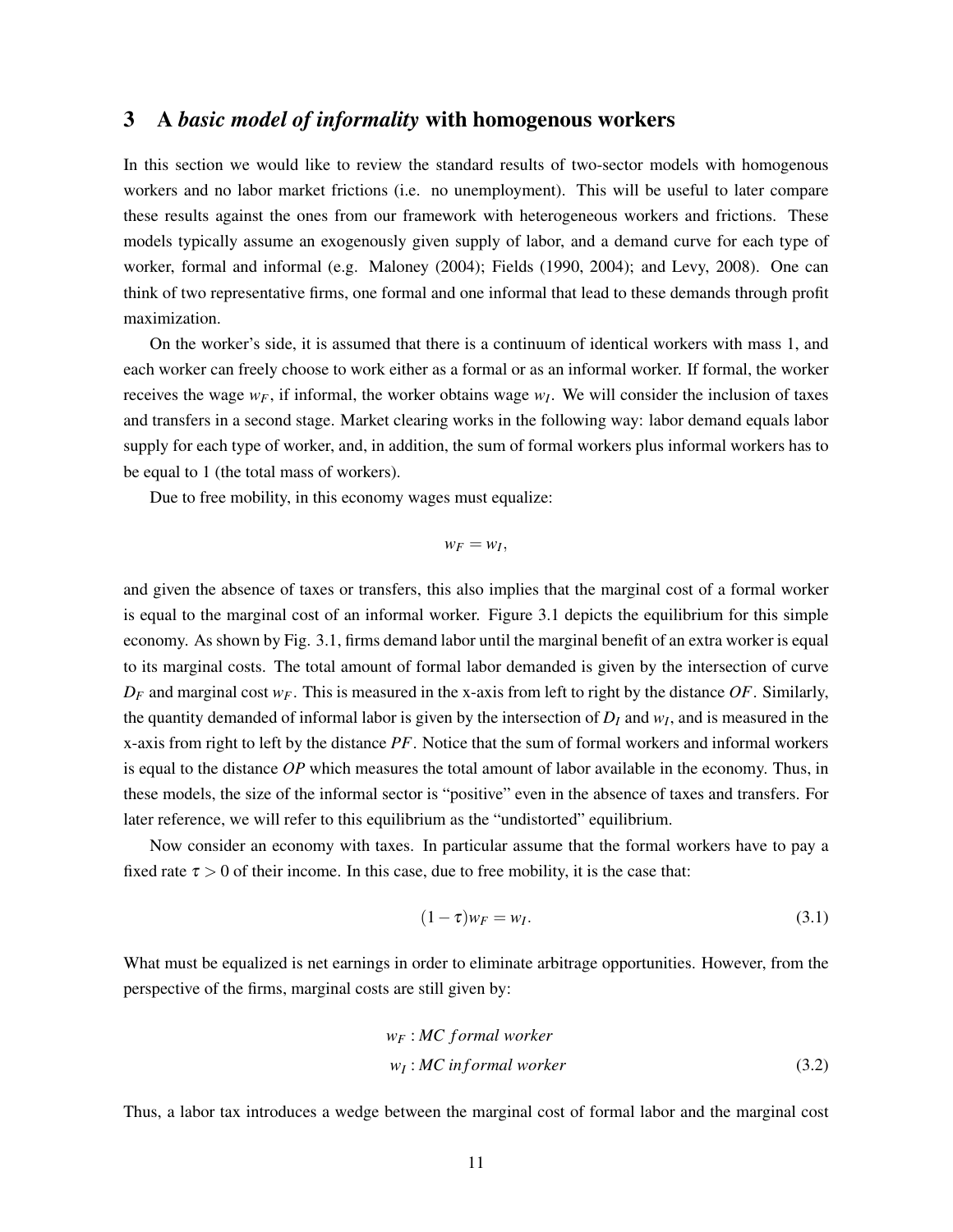

Figure 3.1: Equilibrium in a two-sector model with homogenous workers

of informal labor, in particular:  $w_F > w_I$ . This wedge affects the equilibrium by increasing the share of informal labor as depicted in Figure 3.1 by the variables with an apostrophe. As shown by Fig. 3.1, the intersection of  $D_F$  and  $w_F'$  is at point *B*, which implies a smaller formal sector measured by  $OF'$  and a larger informal sector PF'.

Finally, consider an economy with taxes and transfers. Assume that  $\tau > 0$  as before, and that additionally, formal workers get a lump-sum transfer*T* > 0. Again, due to free mobility, net earnings equalize to eliminate arbitrage opportunities, and it must be that:

$$
(1 - \tau)w_F + T = w_I
$$
  

$$
\iff w_F - \tau w_F + T = w_I
$$
 (3.3)

Now, to understand the implications of the interaction of these two policies on the marginal costs faced by firms, lets consider the next three general cases:

 $a)T = \tau w_F$ ,

 $b$ *T* <  $\tau w_F$ , and

 $c)T > \tau w_F.$ 

Case (a) corresponds to a situation when the workers get back all what they paid in taxes. In this case, marginal costs of formal and informal workers equalize:  $w_F - \tau w_F + T = w_I \Leftrightarrow w_F = w_I$ . The first equality follows from the free mobility condition, while the second one follows from the equation (a) above. Therefore, when the formal workers are given back their taxes, the equilibrium is the same as in the undistorted case.

Case (b)  $T < \tau w_F$  corresponds to the situation when the workers do not get back the total proceeds of their taxes. In this case, a wedge between the marginal cost of formal workers and that of informal workers is present, in particular:  $w_F > w_I$ . The equilibrium for this case is similar to the case when we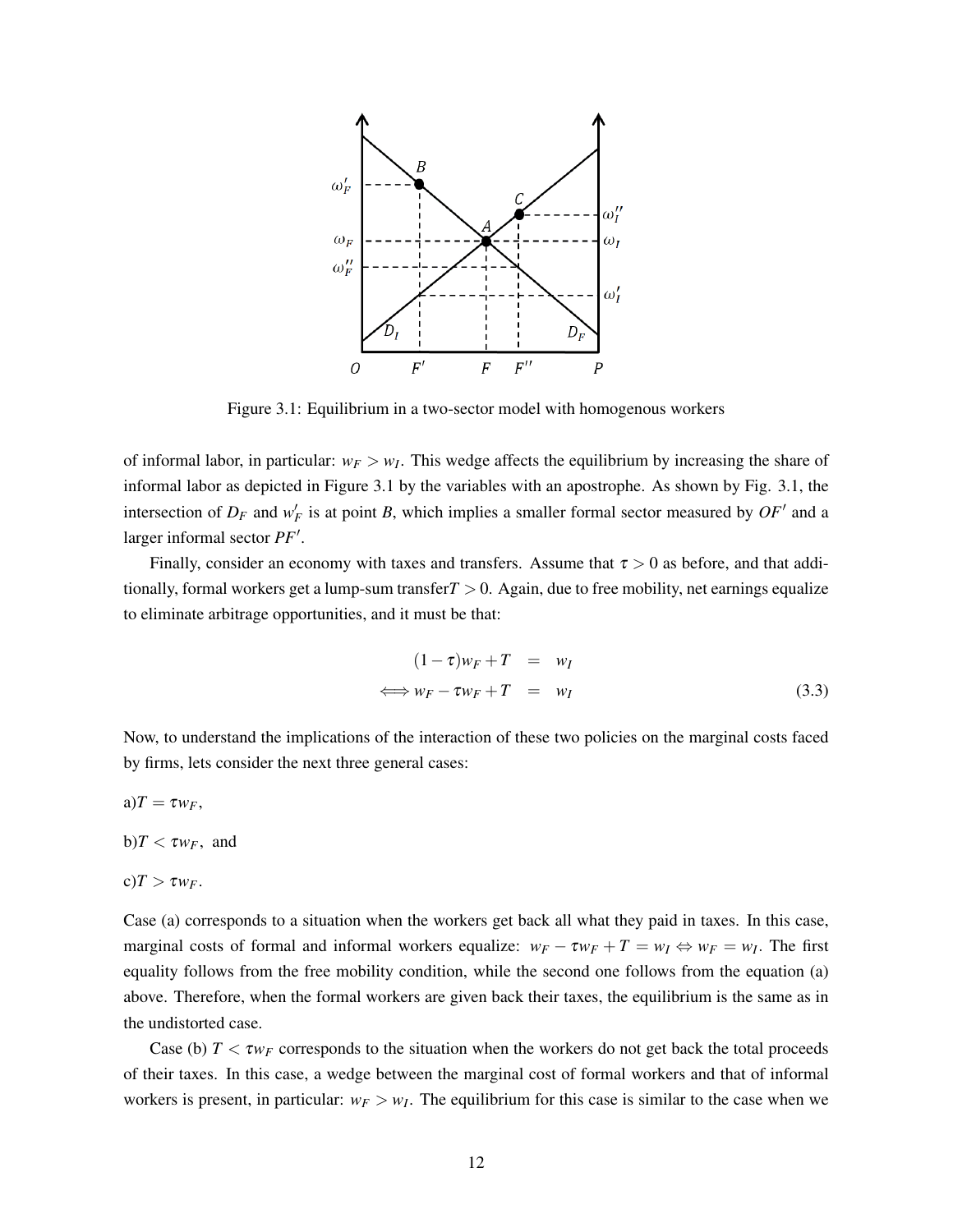only had a tax and no transfer and the informal sector increases. In fact,  $T = 0$ , can be seen as an extreme case of (b).

The opposite happens in case (c),  $T > \tau w_F$ , where the workers get more than what they paid in taxes. A wedge between the marginal cost of a formal worker and an informal one is introduced again, but in this case  $w_F < w_I$  and, as a consequence, *the formal sector increases*. This situation is depicted in Figure 3.1 with the variables labeled with two apostrophes. The marginal cost of a formal worker is now intersected with  $D_F$  at point C in the graph. This implies that the formal sector is given by the distance  $OF''.$ 

Given our assumption of homogenous workers, cases (b) and (c), correspond to situations where the budget of the government is not balanced. However, when there are heterogeneous workers, crosssubsidies between high-income and low-income workers, allow for the possibility to have all three cases above simultaneously, and, at the same time, to have a balanced budget in equilibrium. In our model below, we will have workers that receive more than what they paid in taxes, workers that receive less than what they paid in taxes, and workers that receive the same than what they paid. We will argue that the marginal workers, that is, those workers that are indifferent between being formal or informal, receive more transfers than what they pay in taxes (case c above,  $T > \tau w_F$ ). Consequently, a more generous system will increase transfers proportionally more than taxes for these marginal workers, which will result in an increase of the formal sector.

### 4 Model with frictions and (ex-post) heterogeneous workers

To study the effects of the structure of taxes and transfers in Mexico, we build a search model that features a formal sector, an informal sector, and unemployment. The economy is populated with a continuum of risk-neutral workers that discount consumption streams at a rate  $β$ . Workers are ex-ante identical but face random draws from two different, and independent distributions of wage offers.  $G_F$ is the distribution of wage offers in the formal sector and  $G_I$  is the distribution of wage offers in the informal sector. The individual state variables are employment status (formal, informal), unemployment status (formal or informal) and current wage ( $w_F$  or  $w_I$ ).<sup>15</sup> We refer to unemployed individuals that previously had a formal job as "formal unemployed", and we use the term "informal unemployed" in an analogous way. Employed workers face an exogenous sector specific separation probability,  $\lambda_i$  where  $i \in \{F, I\}$ . As we abstract from on the job search, observed transitions in any direction between formal and informal employment include a period of unemployment.

The structure of taxes and transfers in the model is as follow. Workers employed in the formal sector pay a proportional tax on wages τ*w<sup>F</sup>* whereas those employed in the informal sector do not pay taxes. Tax revenue is the sum of all taxes paid by formal workers. A fraction  $\theta$  of the tax proceeds is transferred to formal workers and the remaining fraction  $(1 - \theta)$  is transferred to informal workers. These transfers are on a per capita basis: a formal worker receives *TF*, while an informal worker receives *T<sup>I</sup>* . We think of these per-cápita transfers as the value of all cash and in-kind benefits accrued to workers. These

<sup>15</sup>We abstract from sub-index *t*, since we will be focusing on the steady state.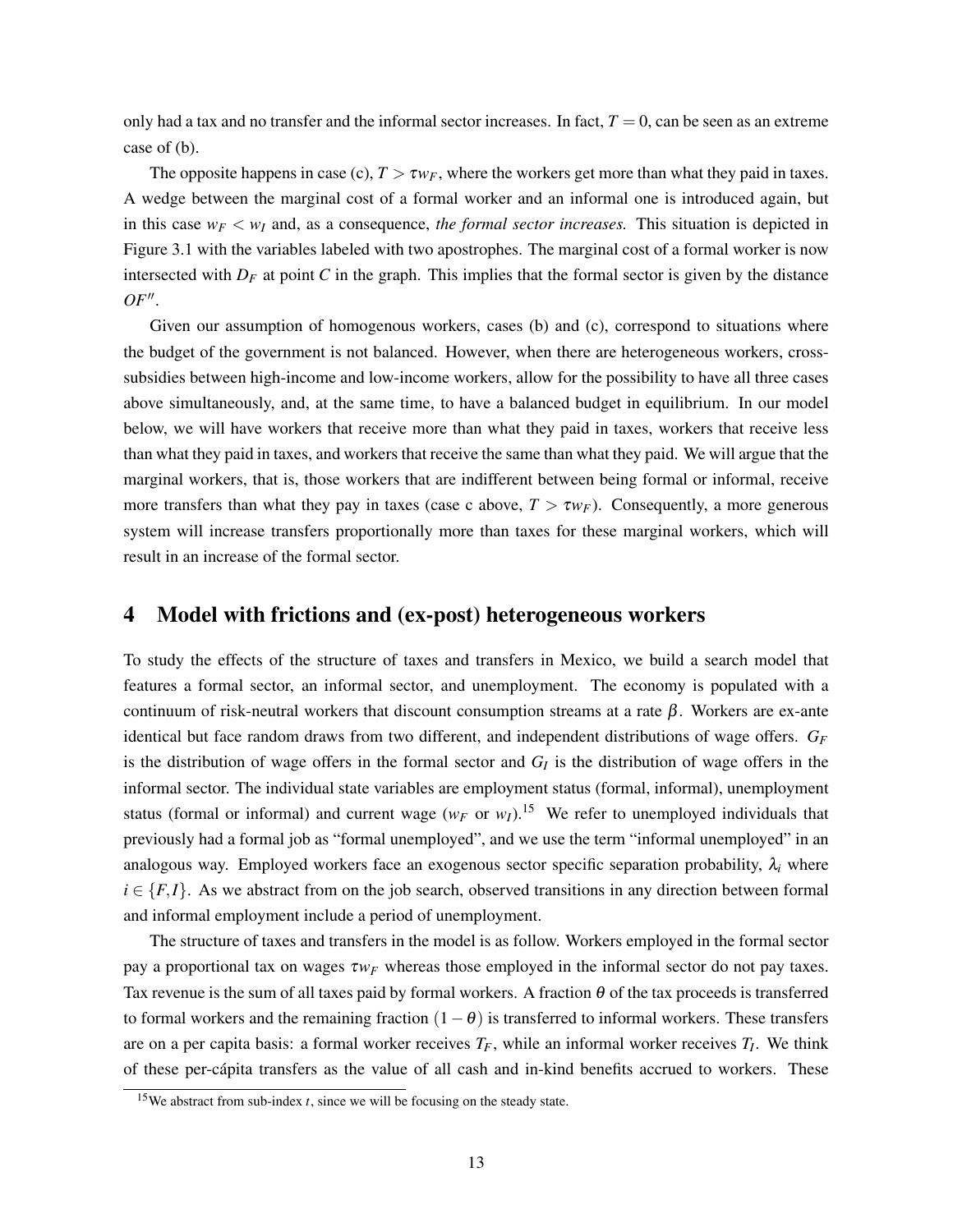might include health services, retirement benefits, unemployment insurance, and other social security and social protection benefits.

Every period, unemployed workers get a draw from both formal and informal sector wage distributions with independent probabilities  $q_i$  where  $i \in \{F, I\}$ . They must choose whether they remain unemployed or accept any of the offers at hand. Next, we write down Bellman Equations that characterize the decision of workers and lay out an equilibrium definition. For that we need to characterize the steady state equilibrium levels of employment in the formal and informal sectors, unemployment, and the steady state distributions of accepted wage offers in both sectors.

#### 4.1 Value functions

The decision problem of an individual is characterized by four Bellman Equations: the value of being employed in the formal sector with a wage  $w_F$ ,  $V_F(w_F)$ ; the value of being employed in the informal sector with a wage  $w_I$ ,  $V_I(w_I)$ , and the values of being formal or informal unemployed  $U_F$ , and  $U_I$ .

• Value of being employed in the formal sector:

$$
V_F(w_F) = T_F + (1 - \tau)w_F + \beta \left[\lambda_F U_F + (1 - \lambda_F)V_F(w_F)\right]
$$
\n(4.1)

• Value of being employed in the informal sector:

$$
V_I(w_I) = T_I + w_I + \beta [\lambda_I U_I + (1 - \lambda_I) V_I(w_I)] \tag{4.2}
$$

• Value of being unemployed after having a formal job:

$$
U_F = T_F + \beta [q_F q_I E \max \{ V_F(w'_F), V_I(w'_I), U_F \} + q_F (1 - q_I) E \max \{ V_F(w'_F), U_F \} ... + q_I (1 - q_F) E \max \{ V_I(w'_I), U_F \} + (1 - q_F) (1 - q_I) U_F ]
$$
(4.3)

• Value of being unemployed after having an informal job:

$$
U_I = T_I + \beta \left[ q_F q_I E \max \left\{ V_F(w'_F), V_I(w'_I), U_I \right\} + q_F (1 - q_I) E \max \left\{ V_F(w'_F), U_I \right\} \dots + q_I (1 - q_F) E \max \left\{ V_I(w'_I), U_I \right\} + (1 - q_F) (1 - q_I) U_I \right] \tag{4.4}
$$

The value functions define reservation wages in equilibrium. These will be critical in determining equilibrium flows among both types of employment and both types of unemployment. Note that we will have four different reservation wages: a reservation wage of an formal unemployed worker facing an offer from the formal sector  $(w_{FF}^R)$ ; a reservation wage of an formal unemployed worker facing an offer from the informal sector  $(w_{FI}^R)$ ; a reservation wage of an informal unemployed worker facing an offer from the formal sector  $(w_{IF}^R)$ ; and a reservation wage of an informal unemployed worker facing an offer from the informal sector  $(w_{II}^R)$ . To define these reservation wages we use 4.1 - 4.4, above.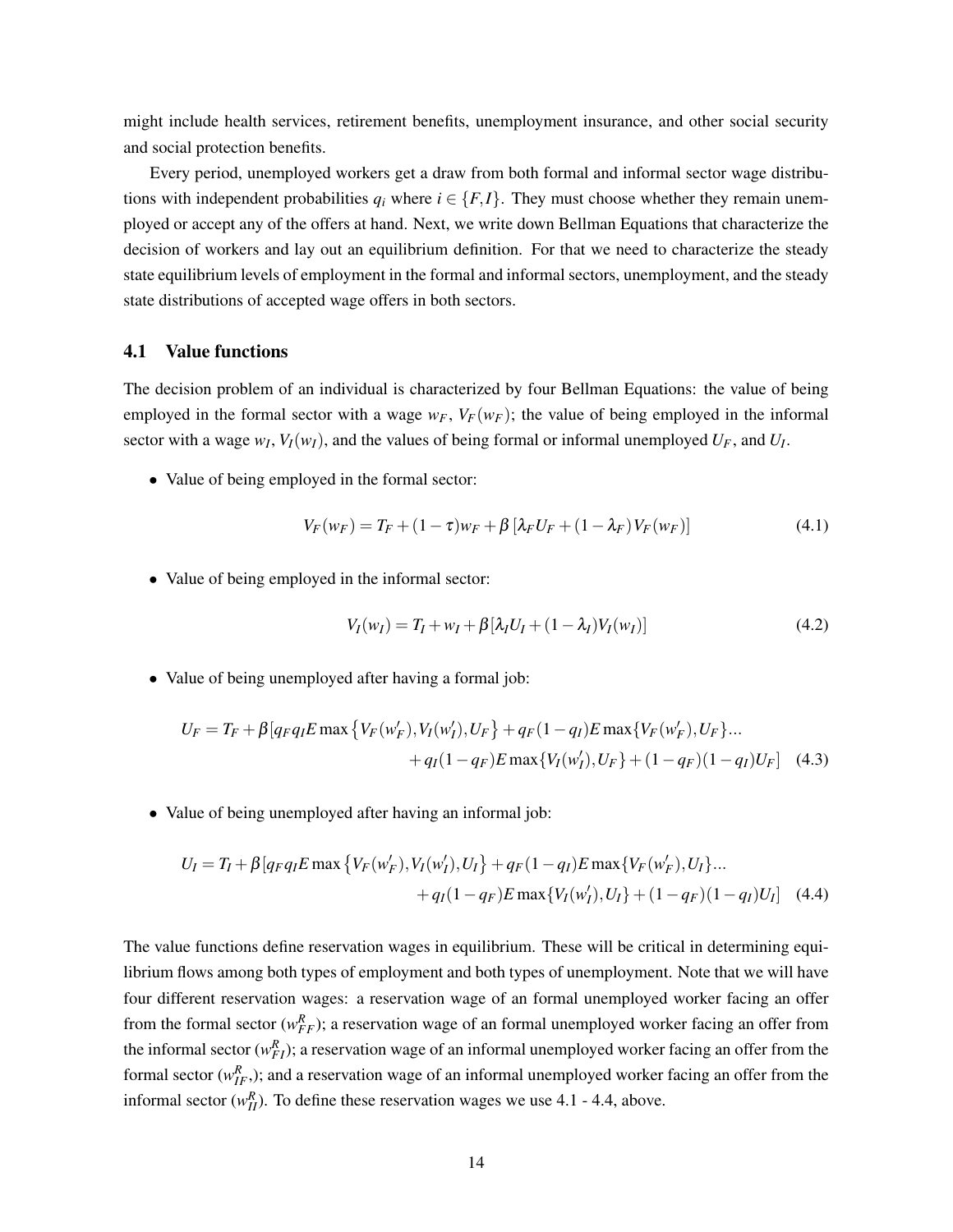$$
V_F \left( w_{FF}^R \right) = U_F \tag{4.5}
$$

$$
V_I \left( w_{II}^R \right) = U_I \tag{4.6}
$$

$$
V_F\left(w_{IF}^R\right) = U_I \tag{4.7}
$$

$$
V_I\left(w_{FI}^R\right) = U_F \tag{4.8}
$$

#### 4.2 Steady State Employment, Unemployment and Wage Distributions

With the reservation wages we are able to define the steady state levels of employment and unemployment and the stationary wage distributions in the formal and informal sectors. Let  $e_t^F$  be the employment in the formal sector at date *t*. Similarly, we can define  $e_t^I$ ,  $u_t^F$ , and  $u_t^I$ . The evolution of these variables is driven by reservation wages, distributions of wage offers, and separation and wage drawing probabilities.

The evolution of these aggregate variables is defined by the following set of difference equations:

$$
e_{F,t+1} = (1 - \lambda_F)e_{F,t} + q_F(1 - q_I)[Prob(V_F > U_F)u_{F,t} + Prob(V_F > U_I)u_{I,t}] + q_Fq_I[Prob(V_F > U_F) Prob(V_I > U_F) Prob(V_F > V_I)u_{F,t} + Prob(V_F > U_I) Prob(V_I > U_I) Prob(V_F > V_I)u_{I,t} + Prob(V_F > U_F)Prob(V_I < U_F)u_{F,t} + Prob(V_F > U_I) Prob(V_I < U_I)u_{I,t}] e_{I,t+1} = (1 - \lambda_I)e_{I,t} + q_I(1 - q_F)[Prob(V_I > U_F)u_{F,t} + Prob(V_I > U_I)u_{I,t}] + q_Fq_I[Prob(V_F > U_F)) Prob(V_I > U_F)) Prob(V_I > V_F)u_{F,t} + Prob(V_F > U_I)) Prob(V_I > U_I)) Prob(V_I > V_F)u_{I,t} + Prob(V_F < U_F)Prob(V_I > U_F)u_{F,t} + Prob(V_F < U_I)Prob(V_I > U_I)u_{I,t}] e_{F,t+1} = [(1 - q_F)(1 - q_I) + q_F(1 - q_I)Prob(V_F \le U_F) + q_I(1 - q_F)Prob(V_I \le U_F) + q_Fq_IProb(V_F \le U_F) Prob(V_I \le U_F)]u_{F,t} + \lambda_F e_{F,t}.
$$
  

$$
1 = e_{F,t+1} + e_{I,t+1} + u_{F,t+1} + u_{I,t+1}
$$

Consider the first equation that defines employment in the formal sector next period. The first component is the mass of workers whom did not loose their formal employment. The second component are those workers that receive an offer from the formal sector, do not receive an offer fro the informal sector, and accept the offer. Finally, we have unemployed workers that get offers from both sectors, but the formal sector offer dominates. The second equation follows a similar logic for the informal workers. The third equation describes the evolution of unemployment. The unemployment rate tomorrow is the sum of those workers that do not get offers, plus those that get offers but reject them, plus an inflow of workers that lost their employment in period *t*. This system of equations define a steady state for employment and unemployment distributions. Key to define steady state employment and unemployment by sector in equilibrium are the probabilities that compare different offers. In the calibration we will assume log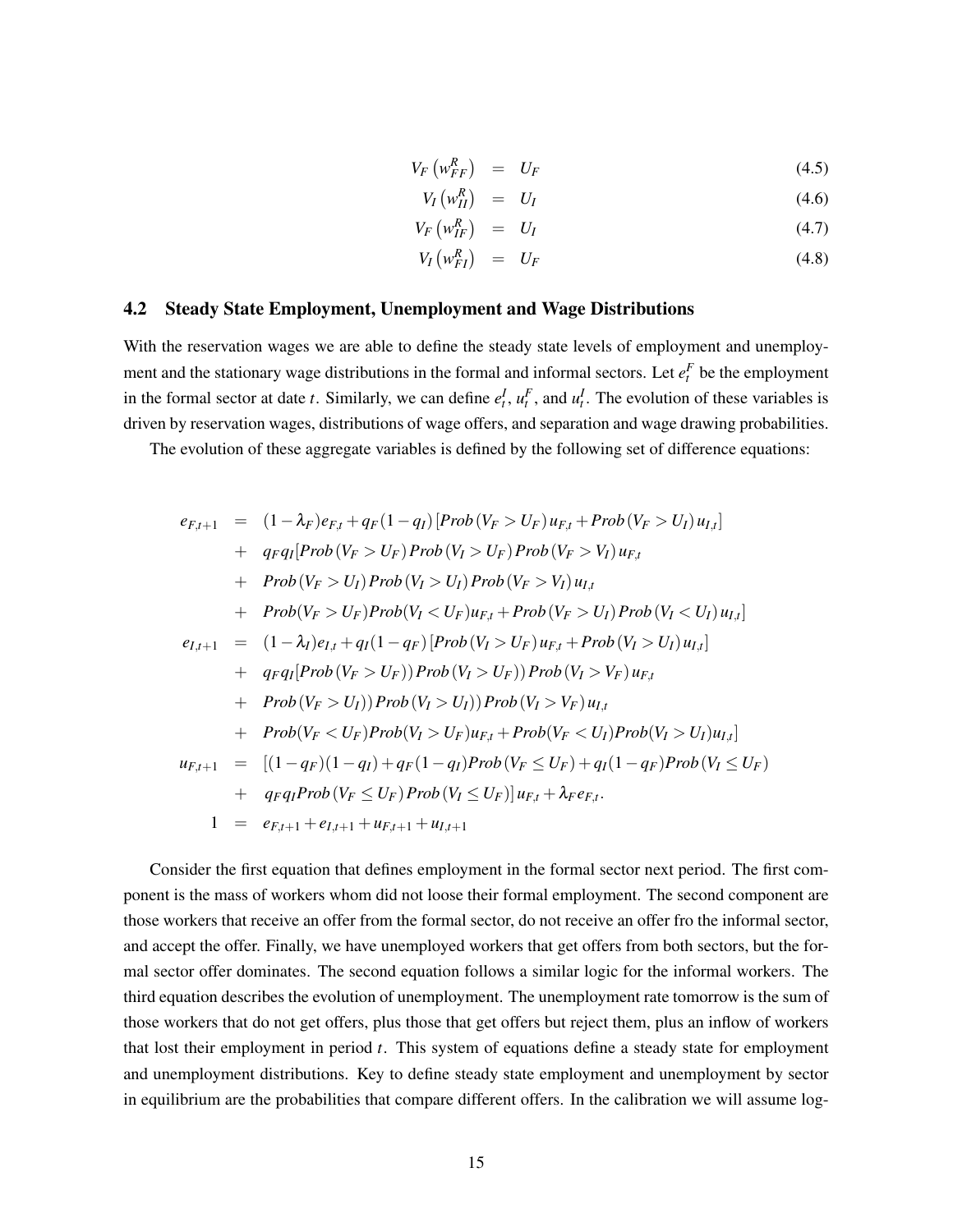normality of distributions from where workers draw offers, which will facilitate the computation of these probabilities. As wage draws from formal and informal sector belong to different log-normal distributions there is not an analytic solution to  $Prob(V_F > V_I)$ . We log-linearize each value function around its respective mean wage.

$$
V_F(w_F)|_{\mu_F} \longrightarrow N\left(\frac{(1-\tau)e^{\mu_F} + \beta \lambda_F U_F}{1-\beta(1-\lambda_F)}, \left[\frac{(1-\tau)e^{\mu_F}}{1-\beta(1-\lambda_F)}\right]^2 \sigma_F^2\right)
$$

$$
V_I(w_I)|_{\mu_I} \longrightarrow N\left(\frac{e^{\mu_I} + \beta \lambda_I U_I}{1-\beta(1-\lambda_I)}, \left[\frac{e^{\mu_I}}{1-\beta(1-\lambda_I)}\right]^2 \sigma_I^2\right)
$$

$$
V_F(w_F)|_{\mu_F} - V_I(w_I)|_{\mu_I} \longrightarrow N\left(\frac{(1-\tau)e^{\mu_F} + \beta \lambda_F U_F}{1-\beta(1-\lambda_F)} - \frac{e^{\mu_I} + \beta \lambda_I U_I}{1-\beta(1-\lambda_I)},\right)
$$

$$
\left[\frac{(1-\tau)e^{\mu_F}}{1-\beta(1-\lambda_F)}\right]^2 \sigma_F^2 + \left[\frac{e^{\mu_I}}{1-\beta(1-\lambda_I)}\right]^2 \sigma_I^2\right)
$$

We need to define the equilibrium distribution of accepted wage offers. These can be computed from the primitive distribution of wage offers and individual behavior. Let  $\Gamma_{F,t}$  and  $\Gamma_{I,t}$  be the equilibrium distributions of accepted wage offers on each sector:

$$
\Gamma_{F,t+1}(w_F) = (1 - \lambda_F)\Gamma_{F,t}(w_F) + q_F q_I g_F(w_F) [I(w_F > w_{FF}^R)Pr(V_I > U_F)
$$
  
\n
$$
Pr(V_F(w_F) > V_I)u_{F,t} + I(w_F > w_{IF}^R)Pr(V_I > U_I)Pr(V_F(w_F) > V_I)u_{I,t}
$$
  
\n
$$
+ I(w_F > w_{FF}^R)Pr(V_I < U_F)u_{F,t} + I(w_F > w_{IF}^R)Pr(V_F(w_F) > V_I)u_{I,t}]
$$
  
\n
$$
+ q_F(1 - q_I)g_F(w_F) [I(w_F > w_{F}^R)u_t]
$$

$$
\Gamma_{I,t+1}(w_I) = (1 - \lambda_I)\Gamma_{I,t}(w_I) + q_F q_I g_I(w_I) [I(w_I > w_{FI}^R)Pr(V_I > U_F)
$$
  
\n
$$
Pr(V_I(w_I) > V_F)u_{F,t} + I(w_I > w_{II}^R)Pr(V_F > U_I)Pr(V_I(w_I) > V_F)u_{I,t}
$$
  
\n
$$
+ I(w_I > w_{FI}^R)Pr(V_F < U_F)u_{F,t} + I(w_I > w_{II}^R)Pr(V_F < U_I)u_{I,t}]
$$
  
\n
$$
+ q_I(1 - q_F)g_I(w_I) [I(w_I > w_{FI}^R)u_{F,t} + I(w_I > w_{II}^R)u_{I,t}]
$$

Where  $I(w > w^R)$  is an indicator function equal to 1 if  $w > w^R$ , and zero otherwise. Each of the equations above, can be used to find a steady state measure of accepted wage offers: Γ*<sup>F</sup>* and Γ*<sup>I</sup>* , respectively. Since we normalized the measure of workers in the economy to one, this implies that  $\int d\Gamma_i(w_i) = e_i$ where  $i \in \{F, I\}$ .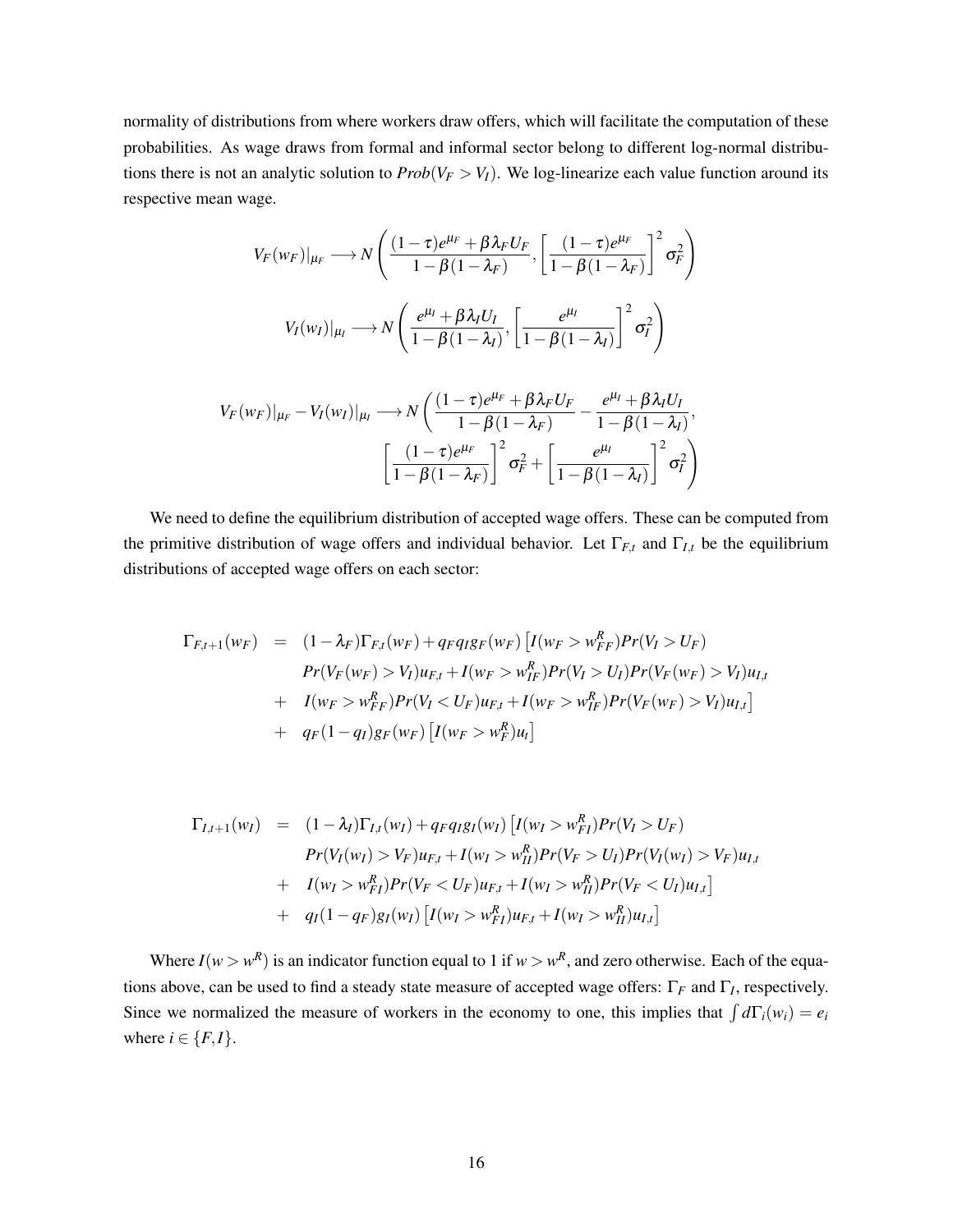#### 4.3 The tax and transfers system

The transfer system is defined in the steady state equilibrium. First, total resources collected by the government are given by:

$$
\Omega = \tau \int w_F d\Gamma_F(w_F).
$$

 $\theta Ω$  is transferred to formal workers and the rest to informal workers. In turn, per-cápita transfers are defined as:

$$
T_F = \theta \Omega / (e_F + u_F) = \theta \Omega / (\int d\Gamma_F(w_F) + u_F),
$$

$$
T_I = (1 - \theta)\Omega/(e_I + u_I) = (1 - \theta)\Omega/(\int d\Gamma_i(w_i) + u_I).
$$

# 5 Equilibrium characterization

The goal in this section is to describe characteristics of the equilibrium that are important for our main results. We are particularly interested in the way workers react to changes in taxes and transfers. For didactic purposes we will start with an analysis of what happens when the distribution of transfers changes; then, we will consider the effects of an increase in taxes.

#### 5.1 A shift of transfers towards formal individuals, increases the formal sector.

Consider the effects on the decisions of marginal workers when faced with changes in the distribution of transfers,  $\theta$ . Consider an increase in  $\theta$  from  $\theta_0$  to  $\theta_1$ , and focus on a formal unemployed individual. The problem faced by this individual can be summarized in Figure 5.1. When  $\theta = \theta_0$ , the reservation wage equals  $w_{FF}^{R_0}$ , in contrast, when theta increases to  $\theta_1$ , the reservation wage falls to  $w_{FF}^{R_1}$ . The reason behind this drop in the reservation wage is that, as transfers increase, the value of both, formal jobs and formal unemployment increase, but the former increases more than the latter. The value of formal jobs increases because these now receive more transfers (and taxes remain constant); similarly, the value of formal unemployment increases because it takes into account the discounted future value of formal jobs. However, the value of formal unemployment is additionally affected by a negative force because it has to weigh the possibility of ending-up with an informal job in the future (see equation 4.3). Since informal jobs now receive less transfers, these are less valuable, and this tends to reduce the value of formal unemployment.

Figure 5.2 shows what happens to the reservation wage of an informal unemployed individual when  $\theta$  increases. In this case, the reservation wage increases, because the value of an informal job is reduced more than proportionally with respect to the value of informal unemployment. The reason for this is similar than before, the value of informal unemployment has to take into account the possibility of switching to a formal job next period. So, the drop in  $U_I$  is not as large as the drop in  $V_I$ .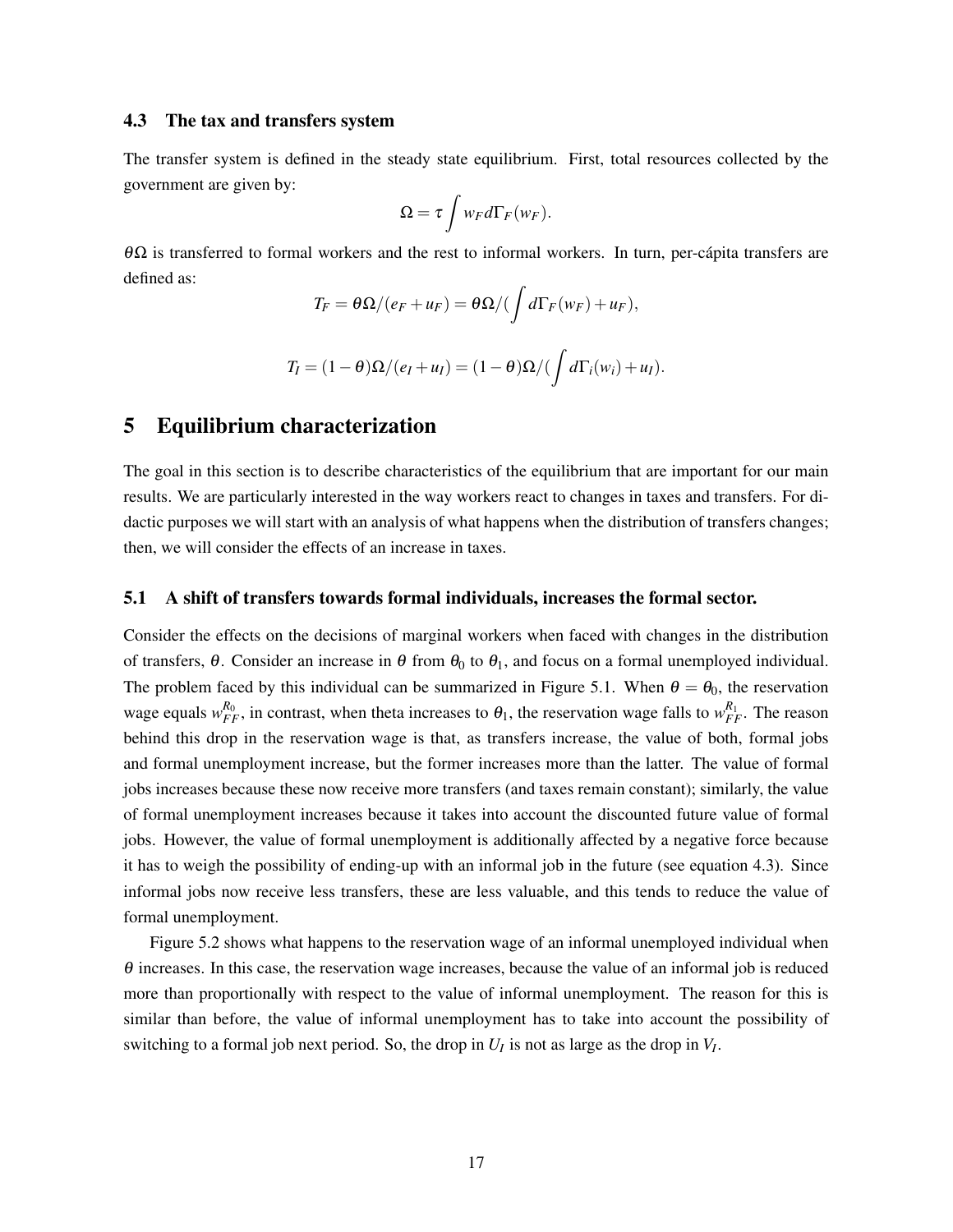

of formal unemployment

Figure 5.1: Effects of an increase in  $\theta$  on formal unemployed individuals.



Value of an informal job decreases more than the value of informal unemployment

Figure 5.2: Effects of an increase in  $\theta$  on informal unemployed individuals.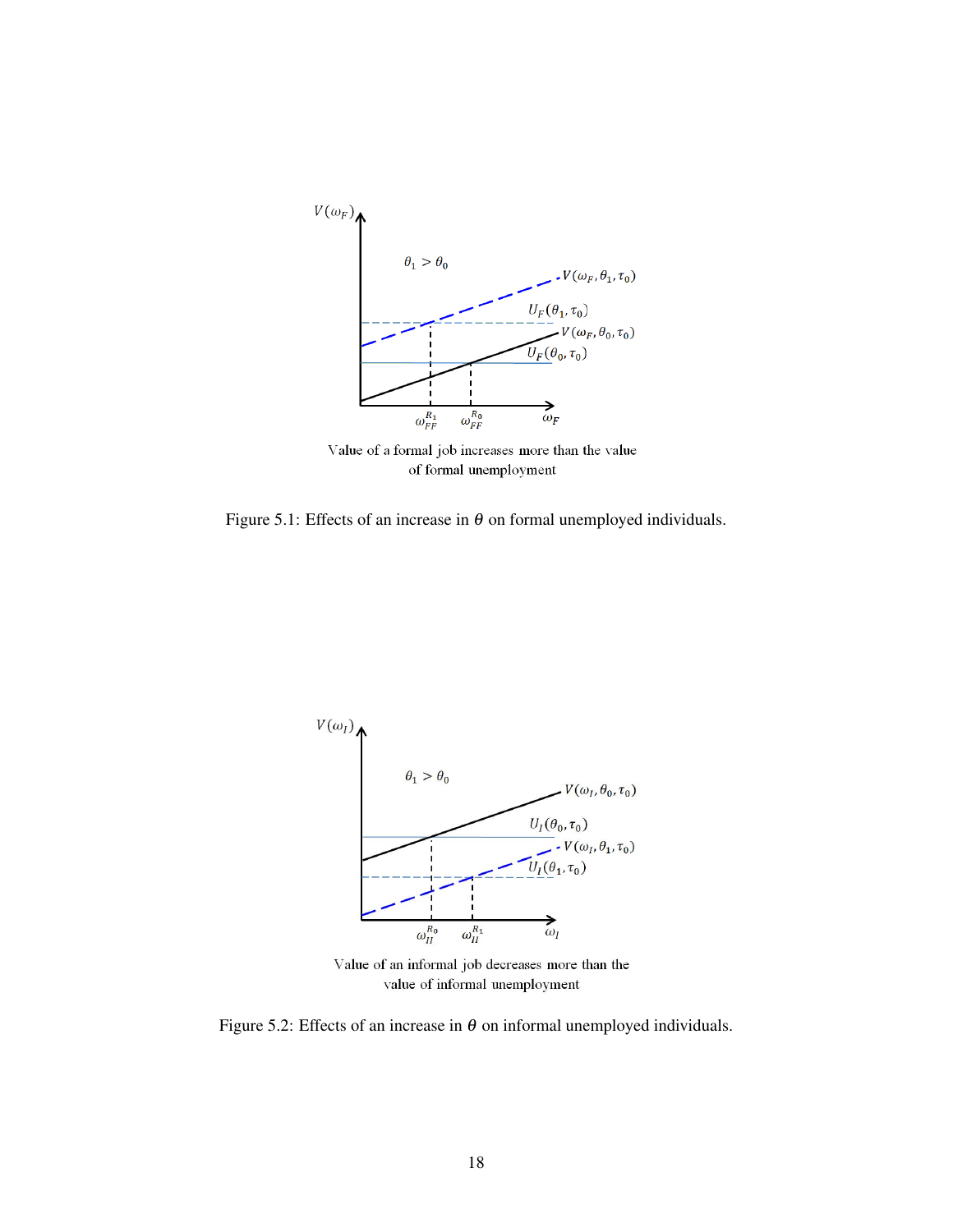

Value of formality decreases for all workers

Figure 5.3: Effects of a tax increase with no transfers on the value of a formal job.

#### 5.2 Higher taxes do not necessarily imply higher informality

Now, lets analyze the mechanics of the model when taxes increase. To gain intuition, consider first the case when  $\theta = 0$ , that is, when no transfers are given to formal individuals. Focus on a formal unemployed worker. The decision problem of this worker is summarized in Figure 5.3. Originally, taxes are at  $\tau_0$ , thus, the value function is depicted by the solid line as an increasing function of the wage. As Fig. 5.3 shows, the worker accepts the offer if  $w_F > w_{FF}^{R_0}$  (because  $V_F > U_F$ ) and rejects otherwise. The effect of an increase in taxes from  $\tau_0$  to  $\tau_1$  is shown in Fig. 5.3 by the dashed line. Since  $(1 - \tau)$ multiplies the wage in equation 4.1, the effect of an increase in taxes is to reduce the value of being formal for every possible wage. Notice that the reduction in the value function is larger for high wage earners than for low wage earners, which is a consequence of the proportionality of the tax. In sum, this implies that the reservation wage increases to  $w_{FF}^{R_1}$ , and, as a result, less workers decide to become formal.<sup>16</sup> In this case, higher taxes bring a decrease in formality, in accordance to popular beliefs.

Now consider what happens when transfers to formal workers are positive  $(\theta > 0)$ , for didactic purposes focus on the case when  $\theta = 1$ . In this case, an increase in taxes will come associated with an increase in transfers to formal workers. However, due to the fact that transfers are given on a per-cápita basis and taxes are proportional to the wage, transfers will increase more than taxes for workers with a low wage, and will increase less than taxes for workers with a high wage. In other words, high-wage earners will subsidize low-wage earners through the tax and transfer system. The effect of increasing taxes in this context is depicted in Figure 5.4. The dashed line lies below the solid line for high wages, while it lies above the solid line for low wages; since the original reservation wage is low, this implies that the formal sector becomes more attractive for the marginal worker. Consequently, the reservation wage goes down, and more unemployed workers decide to go into the formal sector.<sup>17</sup>

 $16$ To be precise, the value of formal unemployment would also shift in response to the tax change, but the shift will be small. The reason for this is that the value of formal unemployment takes into account the possibility of ending-up accepting an informal job offer. In this particular example, the value of informal jobs after the tax change is higher because they are getting all the extra revenue from the increase in taxes  $(1 - \theta = 1)$ .

 $17$ Notice that the value of formal unemployment will also change, but this change will be small due to similar reasons as in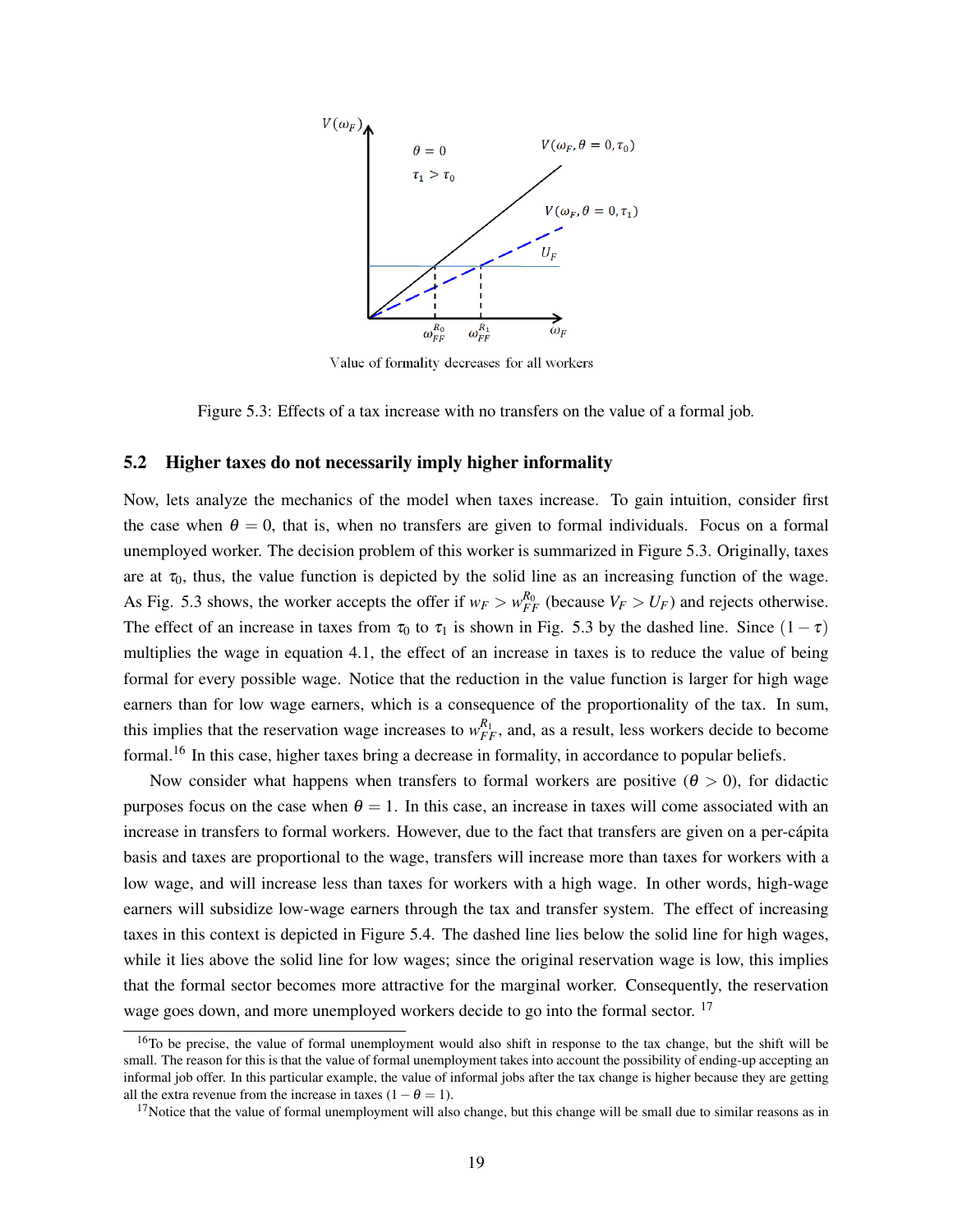

Figure 5.4: Effects of a tax increase with all transfers to formal workers.

In summary, this analysis suggests that the formal sector can be increased if more transfers are given to formal workers, even if the extra resources are obtained through higher taxes. This result holds as long as the value of  $\theta \in \{0,1\}$  remains sufficiently high. We believe this is an important result because it contrasts with the common idea that higher taxes imply, automatically, more informality.

the previous footnote.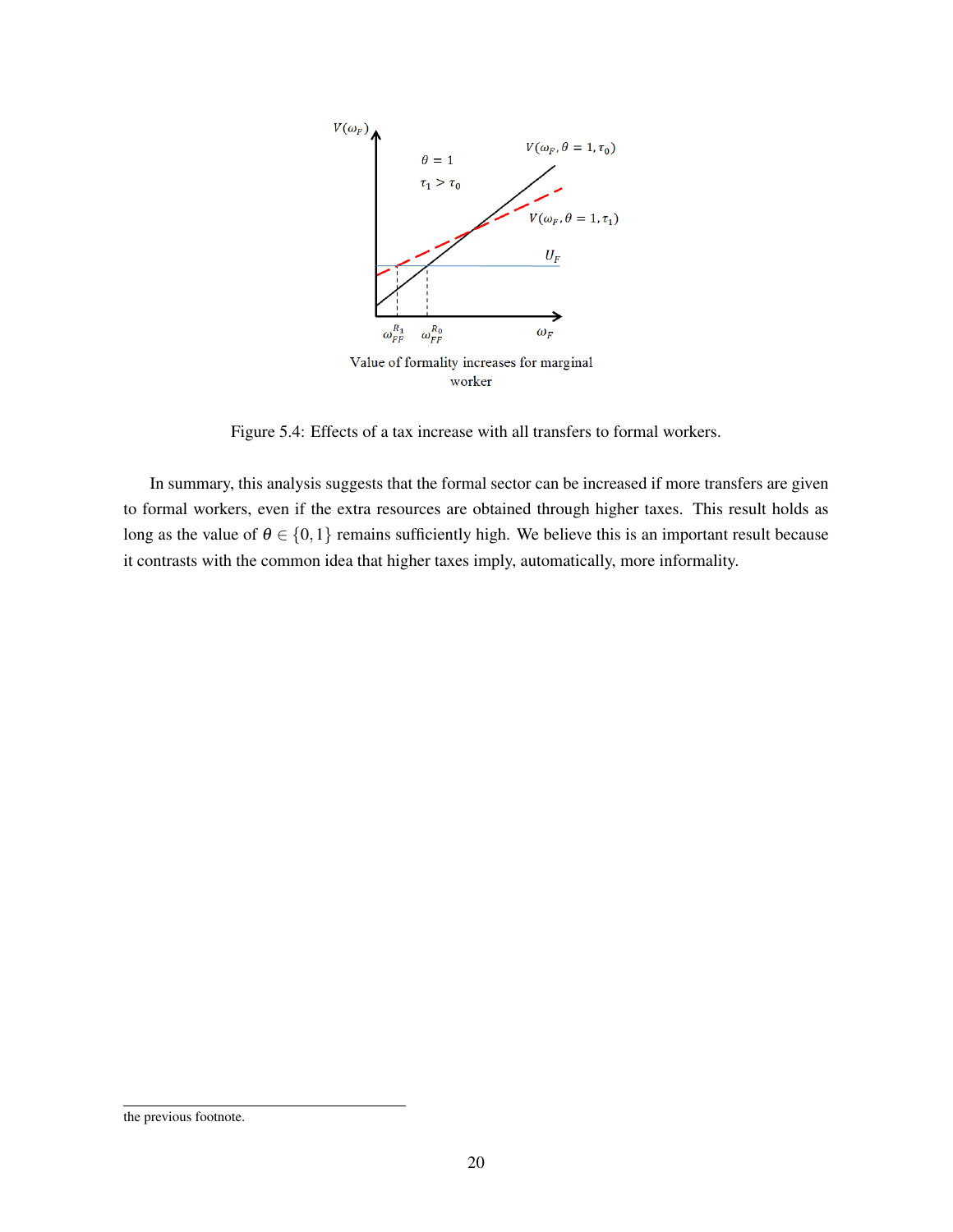| <b>Moment</b>                         | <b>Notation</b>     | Data  | <b>Model</b> |
|---------------------------------------|---------------------|-------|--------------|
| Formal                                | $e_F$               | 0.451 | 0.4536       |
| Informal                              | $e_I$               | 0.507 | 0.5035       |
| Unemployed                            | $\boldsymbol{u}$    | 0.042 | 0.0429       |
| Unemployed from I                     | $u_I$               | 0.028 | 0.0276       |
| Mean wage F                           | $\bar{\omega}_F$    | 36.85 | 36.3888      |
| Mean wage I                           | $\bar{\omega}_I$    | 22.50 | 24.0146      |
| Standard deviation F                  | $\hat{\sigma}_F$    | 42.38 | 42.675       |
| Standard deviation I                  | $\hat{\sigma}_{I}$  | 27.80 | 26.2906      |
| Ratio of Social Expenditures to GDP   | $\overline{\Omega}$ | 0.075 | 0.0746       |
| Social expenditures on formal workers | θ                   | 0.62  | 0.62         |

Table 3: Summary of targeted moments

### 6 Calibration

We calibrate the model by choosing parameters and simulating the model to replicate a set of key moments introduced in Section 2 and described below. We repeat this simulation iterating over the set of chosen parameters until we are close to the key targeted moments. All parameters but  $\theta$  are found through simulations. We set  $\theta = 0.62$ , based on the discussion of Section 2 regarding the distribution of transfers. For the rest of the parameters, we chose their values by minimizing the mean squared percent deviation from the moments selected. The statistics we choose are the fraction of employees in the formal sector  $\hat{e}_F$ , the fraction of employees in the informal sector  $\hat{e}_I$ , total unemployment  $\hat{u}$ , unemployment in the informal sector  $\hat{u}_I$ , mean wage in the formal sector  $\bar{w}_F$ , mean wage in the informal sector  $\bar{w}_I$ , the standard deviation of wages in the formal sector  $\hat{\sigma}_F$ , the standard deviation of wages in the informal sector  $\hat{\sigma}_I$ , and the ratio of transfers to GDP  $\frac{Q}{y}$ <sup>18</sup>. A summary of the moments considered is presented in Table 3.

The parameters we need to calibrate are job firing probabilities, job finding probabilities, means, and standard deviations of wage distributions both in formal and informal sectors. We assume that wage offers of formal and informal sectors are drawn from i.i.d. log-normal distributions<sup>19</sup> with potentially different mean and variance:

$$
\log(w_i) \to N(\mu_i, \sigma_i^2) \text{ where } i \in \{F, I\}
$$

This gives us nine parameters to calibrate that we collect in the vector:

$$
\boldsymbol{\varphi}=(\lambda_F,\lambda_I,q_F,q_I,\mu_F,\mu_I,\sigma_F,\sigma_I,\tau)
$$

The following table shows the vector of parameters that minimized the mean squared deviation of the simulated moments to their ENOE equivalents.

<sup>&</sup>lt;sup>18</sup>In our model GDP is  $y = \int w_F d\Gamma_F + \int w_I d\Gamma_I$ 

<sup>&</sup>lt;sup>19</sup>A large number of studies, such as McCurdy (1980) and Abowd and Card (1986), show that the hypothesis of log-normality for the distribution of wages can not be rejected.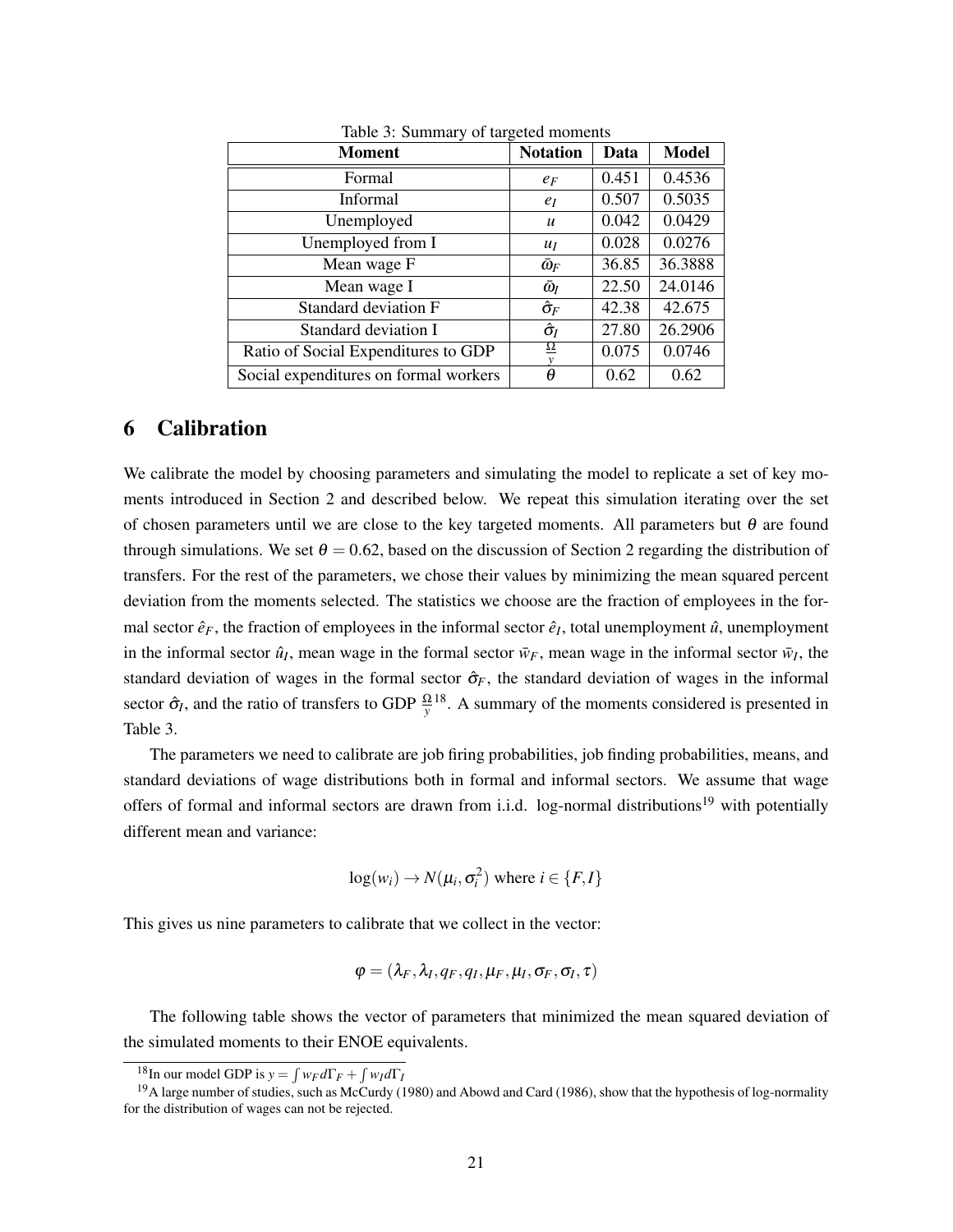|                                                                      | Taon - Canonatou I anameters | $\mu_F$ |  |       |
|----------------------------------------------------------------------|------------------------------|---------|--|-------|
| 0.0238   0.0395   0.3157   0.9092   2.946   2.2681   0.9919   1.0227 |                              |         |  | 4.505 |

Table 4: Calibrated Parameters

The firing probability in the formal sector is smaller than in the informal sector. This is an important feature in our model and it is related with the assumption of two different unemployment states. When we consider two different unemployment states, we also ask in the calibration to match the stocks of each type of unemployment. Since the stock of formal unemployment is substantially lower than the stock of informal unemployment, a lower firing probability in the formal sector is needed. Furthermore, the per-capita transfer received by the formal unemployed is higher than the per-capita transfer received by the informal unemployed which tends to increase duration. A higher duration would tend to increase formal unemployment, this is offset with a low firing probability in the formal sector.

This feature is consistent with the common idea that being unemployed after having a formal sector job leaves the worker in a much better position than being unemployed after having an informal job. The source of this idea is that the formal sector in Mexico is subject to high severance payments. We do not model explicitly severance payments, but we believe that the current specification is rich enough to capture the mechanics behind this common idea.

Similarly, job finding probabilities are smaller in the formal sector than in the informal sector, which is also consistent with the idea that the informal sector is more dynamic as is not subject to labor market regulations. Finally, the tax consistent with a revenue of 7.5% of GDP is  $\tau = 0.2729$ , which lies within a reasonable range. We compare moments induced by these parameters against those in the data in Table 3.

The model provides a good match of employment and unemployment and it captures very well the first two moments of the observed distribution of wages.

# 7 Results

We would like to organize the discussion analyzing two general policy changes: 1) changes in the size of transfers (i.e. higher taxes), given a constant distribution; and 2) changes in the distribution of transfers given size. Of course, we would also like to analyze policy changes that involve a combination of the above two cases.

#### 7.1 Changes in the distribution of transfers

Consider first changes in the distribution of transfers, this is presented in Table 5. The benchmark values for the size of the informal sector, the formal sector, general unemployment, and formal unemployment are shown in the column in bold ( $\theta = .62$ ). Notice also, that in this table the size of transfers is kept constant, which corresponds to a value of  $\tau$  in our benchmark of 0.2729. When the fraction of resources devoted to formal workers increases to  $\theta = 1$ , the size of the informal sector decreases to 0.4288; and there is a corresponding increase in the size of the formal sector, this corresponds to the case when all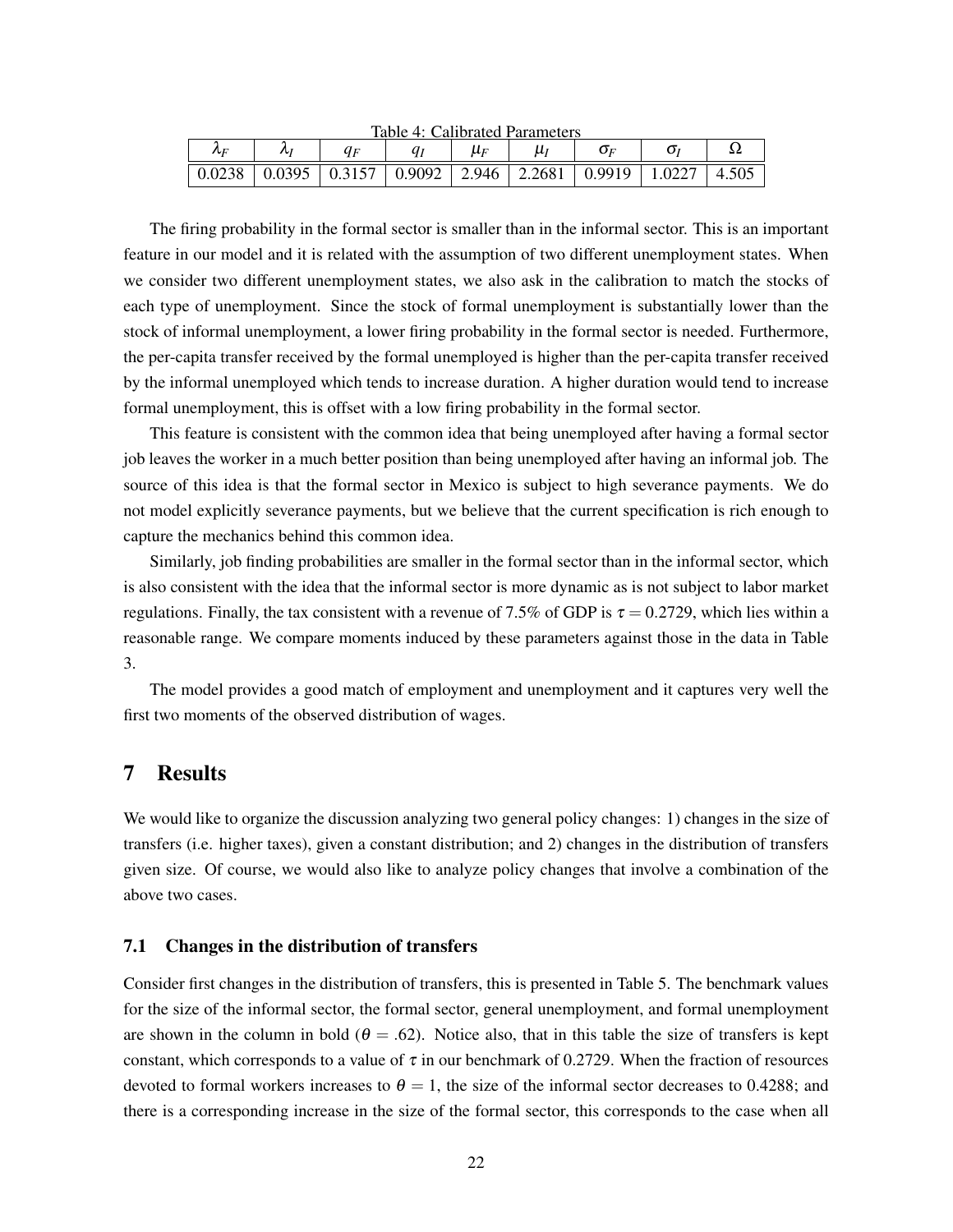|                       | θ        |         |         |         |          |
|-----------------------|----------|---------|---------|---------|----------|
|                       | $\Omega$ | .25     | .50     | .62     | 1        |
| $e_I$                 | 0.7108   | 0.6096  | 0.5345  | 0.5035  | 0.4288   |
| $e_F$                 | 0.2435   | 0.3466  | 0.4226  | 0.4536  | 0.527    |
| $u = u_F + u_I$       | 0.0458   | 0.0437  | 0.0429  | 0.0429  | 0.0442   |
| $u_F$                 | 0.0077   | 0.0112  | 0.014   | 0.0152  | 0.0191   |
|                       |          | Panel b |         |         |          |
| $w_{FF}^R$            | 13.9765  | 8.2773  | 4.948   | 3.6408  | $\Omega$ |
| $w_{II}^R$            | 4.9846   | 5.4061  | 6.0197  | 6.3654  | 7.8812   |
| $w_{IF}^R$            | 14.3051  | 8.3086  | 4.7519  | 3.3263  | $\Omega$ |
| $w_{FI}^R$            | 4.6826   | 5.3862  | 6.2247  | 6.6819  | 8.5962   |
| $\bar{\omega}_F$      | 50.5172  | 42.0108 | 37.797  | 36.3888 | 33.8177  |
| $\bar{\omega}_I$      | 21.4012  | 22.3066 | 23.416  | 24.0146 | 26.4573  |
| $\sigma_F$            | 50.8386  | 45.4272 | 43.2986 | 42.675  | 41.5513  |
| $\sigma$ <sub>I</sub> | 24.7335  | 25.3316 | 25.9631 | 26.2906 | 27.5599  |

Table 5: Effects of changes in the distribution of transfers, given size. Panel a

the tax revenue is given to formal workers. In contrast, when the tax revenue is given only to informal workers ( $\theta = 0$ ), informality goes up to 0.7108. This shows that the way transfers are distributed across formal and informal workers is a relevant force that determines the size of the informal sector. (see Figures 5.1 and 5.2).

Also of interest is the response of unemployment to the increase in  $\theta$ . As the value of transfers to formal workers increases, formal unemployment increases. This is explained by two effects, first, the increase in formality increases the number of people that can potentially be formal unemployed; second, since transfers also increase for the formal unemployed this also increases the value of formal unemployment. Notice however, that general unemployment is almost unchanged, which is consistent with an offsetting reduction of informal unemployment. To see why, notice that when  $\theta$  increases, there is less informality and less transfers are given to informal unemployed. General unemployment is barely affected because the changes in  $\theta$  do not affect the distribution of transfers across employment/unemployment status in an important way.

It is also interesting to look at the way reservation wages respond to changes in  $\theta$  in order to fully understand the mechanics of the model. Notice that, as  $\theta$  increases, the reservation wage of a formal unemployed individual with an offer from the formal sector (and no offer from the informal sector),  $w_{FF}^R$ , is reduced. This means that more formal jobs are accepted. Similarly, the reservation wage of an informal unemployed with a formal offer in hand is reduced, in fact, when  $\theta = 1$ , practically any formal job offer is accepted ( $w_{IF}^{R} = 0$ ). The reduction on the reservation wage occurs despite the fact that the value of formal unemployment is higher when  $\theta$  increases. Nonetheless, the value of a formal job increases more than the value of formal unemployment, which reduces the reservation wage (see Figure 5.1).

In contrast, the reservation wage of an informal offer increases when  $\theta$  goes up. This reflects the fact that informal jobs become less attractive as less transfers are given to these individuals (see Figure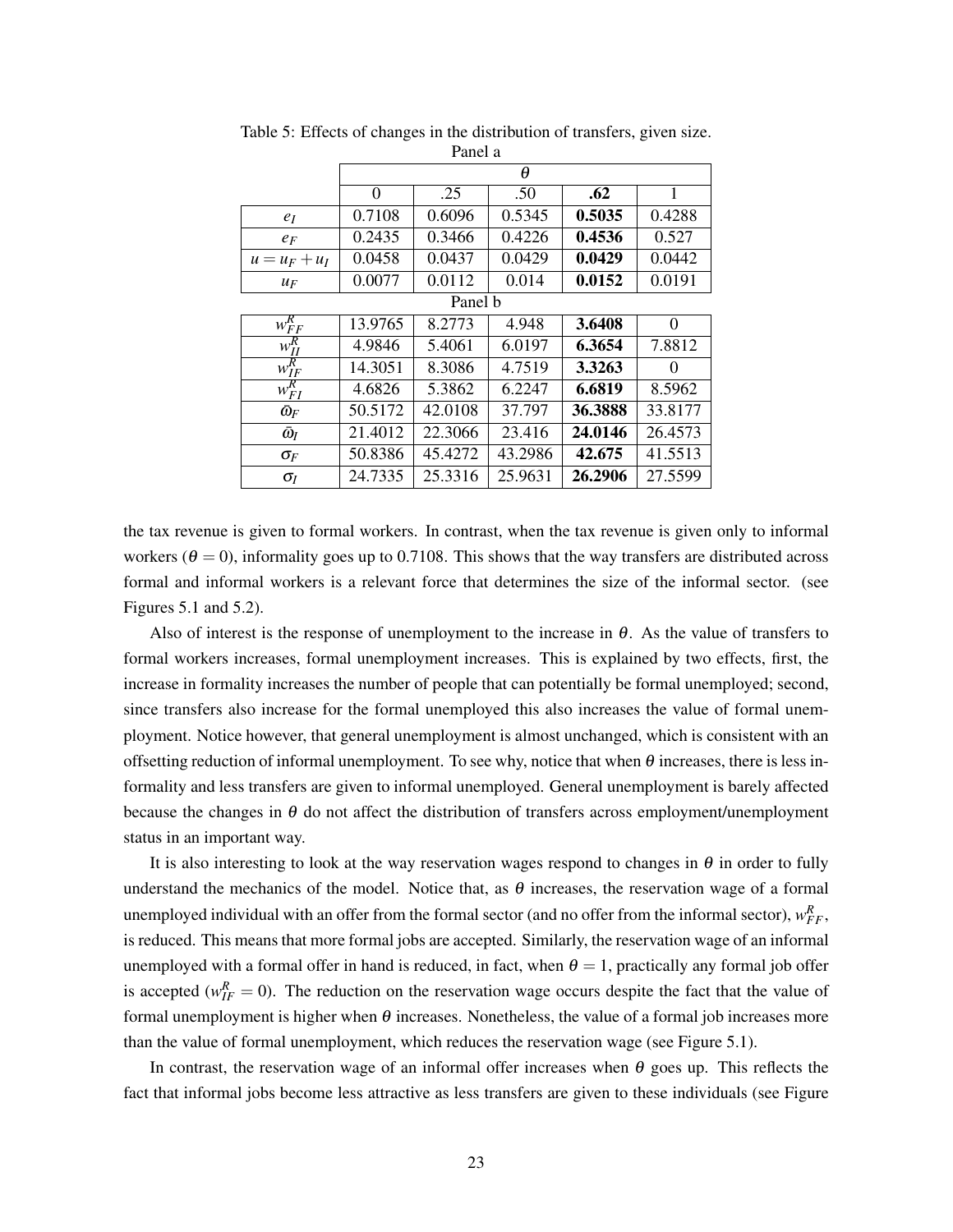|               |     | 0      | .25    | .50    | .62    |        |
|---------------|-----|--------|--------|--------|--------|--------|
|               | .8  | 0.6657 | 0.5934 | 0.5333 | 0.5074 | 0.4371 |
|               | - 9 | 0.6869 | 0.6015 | 0.534  | 0.5054 | 0.4324 |
| $\tau/\tau_0$ |     | 0.7108 | 0.6096 | 0.5345 | 0.5035 | 0.4288 |
|               | 1.1 | 0.7391 | 0.6176 | 0.5349 | 0.5020 | 0.4253 |
|               | 1.2 | 0.7808 | 0.6256 | 0.5354 | 0.5009 | 0.4219 |

Table 6: Effects of changes in size and distribution of transfers on the size of the informal sector

5.2). Consequently, less informal jobs are accepted, and the size of the informal sector is reduced. Furthermore, a larger amount of formal jobs with low wages are accepted and thus the mean wage in the formal sector is reduced. The opposite happens with the mean wage of informal jobs.

#### 7.2 Changes in the generosity of transfers (the tax rate)

Consider now changes in the size of transfers, given the current distribution. What is the effect on the size of the informal sector of increasing taxes in 20%? Table 6 shows this in the column in bold. The benchmark value of  $\tau$  is (0.2729), and we present the effects of increasing and reducing this parameter in 10 and 20%. This implies that the value of  $\tau$  ranges between 22% to 33%.

In response to a 20% increase in  $\tau$ , informality would barely change, in fact it decreases by less than half of a percentage point (from 0.5035 to 0.5009). This sign of this change is opposite to the popular idea that more taxes induce higher informality. However, we would like to stress that in the present model, the effect of tax increases depends heavily on the parameter  $\theta$ . If all tax revenue is given back to formal workers ( $\theta = 1$ ), a tax hike actually decreases informality as discussed before (see Figure 5.4). This can be confirmed in the last column of Table 6: when the tax rate increases, informality goes down from 0.4288 to 0.4219. In contrast, when all tax revenue is transferred to informal workers (i.e.  $\theta = 0$ ), the result of an increase in taxes is what most people would expect: a severe increase of informality (see Figure 5.3).

Above all, the most important result derived from table 6 is that informality is pretty inelastic to changes in  $\tau$  for an important range of values of  $\theta$ . To put this into perspective, notice that Tab. 6 considers changes in the tax rate in a range of 10 percentage points (from 22% to 33%), and only when  $\theta = 0$ , the range of variation of informality in response to changes in  $\tau$  is more than 10 percentage points. However, for values above  $\theta = 0.25$ , the range of variation of informality in the table is less than 3 percentage points. In sum, the results in this table imply that the elasticity of informality to realistic changes in taxes and transfers is small. This is confirmed next, when we study the effects of the introduction of Seguro Popular.

### 7.3 Effects of Seguro Popular

In this section we analyze the effect of changes in taxes and transfers associated with the introduction of Seguro Popular (SP). We interpret the calibrated parameters above as representing the situation after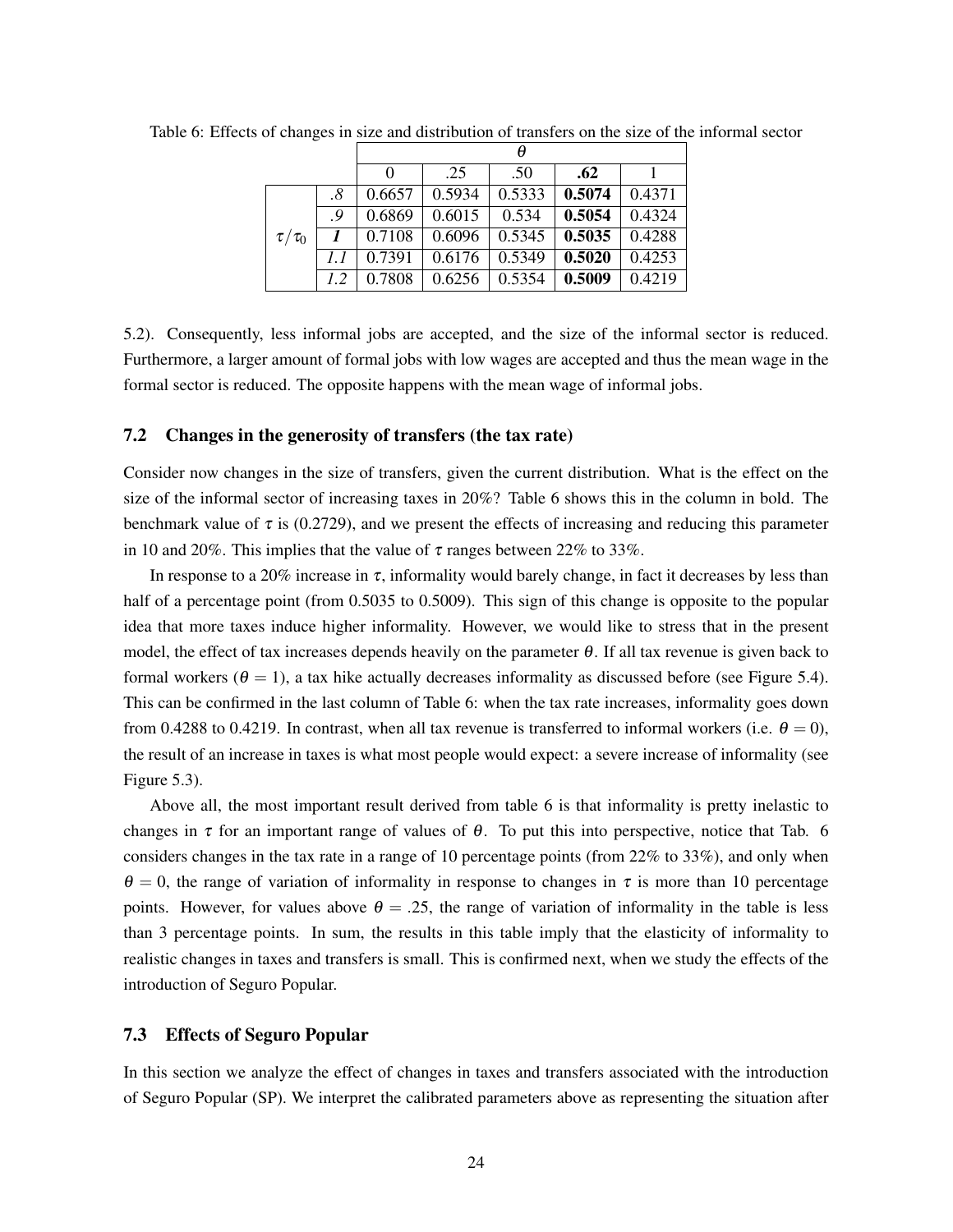| Data                                                                                                 | 2004 | 2011 |
|------------------------------------------------------------------------------------------------------|------|------|
| Health Spending / GDP (Generosity)                                                                   | 2.59 | 3.05 |
| Share of health spending directed to formal workers (Distribution) $\vert 0.6756 \vert 0.5567 \vert$ |      |      |

Table 7: Data on distribution and generosity of transfers associated to the introduction of SP

Table 8: Impact of the introduction of Seguro Popular in informality and unemployment

|                                 | Before SP | After SP | Difference |
|---------------------------------|-----------|----------|------------|
| Generosity $(\frac{\Omega}{v})$ | 0.070     | 0.0750   | $-0.005$   |
| Distribution $(\theta)$         | 0.660     | 0.620    | 0.04       |
| $e_I$                           | 0.4956    | 0.5035   | $-0.0079$  |
| $\boldsymbol{u}$                | 0.0432    | 0.0429   | 0.0003     |

the introduction of the program. We simulate a reduction in generosity equivalent to 0.5% of GDP and an increase in the transfers directed to formal workers, both consistent with the data from OECD SOCX and Secretaría de Salud (see Table 7 and Section 2). Given that Table 7 refers to health spending only, we also use the data in the detailed SOCX database to perform an assessment of the value of  $\theta$  before the SP was introduced. We conclude that before SP was introduced, the generosity of transfers amounted to 7% of GDP and the value of  $\theta$  consistent with the distribution of transfers at the time was 0.66.

With this at hand, we perform a counter-factual exercise using our model: we change the generosity of transfers and the distribution to reflect a 7% of GDP revenue to GDP ratio, and a fraction of transfers to formal workers of 0.66. The results are presented in Table 8. Our model predicts that the impact of Seguro Popular was to increase the share of informality in 0.8 percentage points. This result is consistent with previous literature that has reported a small effect of the introduction of this program on informality (see footnote 2). Our model also predicts almost no change in the unemployment rate due to this change in policy.

In general the small change found as a result of the introduction of SP is the result of the presence of frictions that reduce mobility across sectors. Also important for this result is the small size of the transfers relative to the value of work and unemployment. Thus, a lesson from this exercise is that in order to obtain big changes in informality, transfers changes should be of considerable size. Put it differently, under the current distribution, it is hard to obtain sizable changes in informality for realistic changes in taxes and transfers.

## 8 Discussion

One important limitation of our model is the lack of general equilibrium effects. In this section we discuss how the results could change if these type of effects were considered. For explanatory purposes lets focus on the tax changes in Table 6. One key variable for the decision of the firm is the relative wage of formal workers vs. that of informal workers. We saw in Table 6 that a tax increase makes the formal sector more attractive for the marginal worker, because transfers are bigger than taxes for this worker. Since all the action in our model is coming from the workers, in a richer model, this would signify an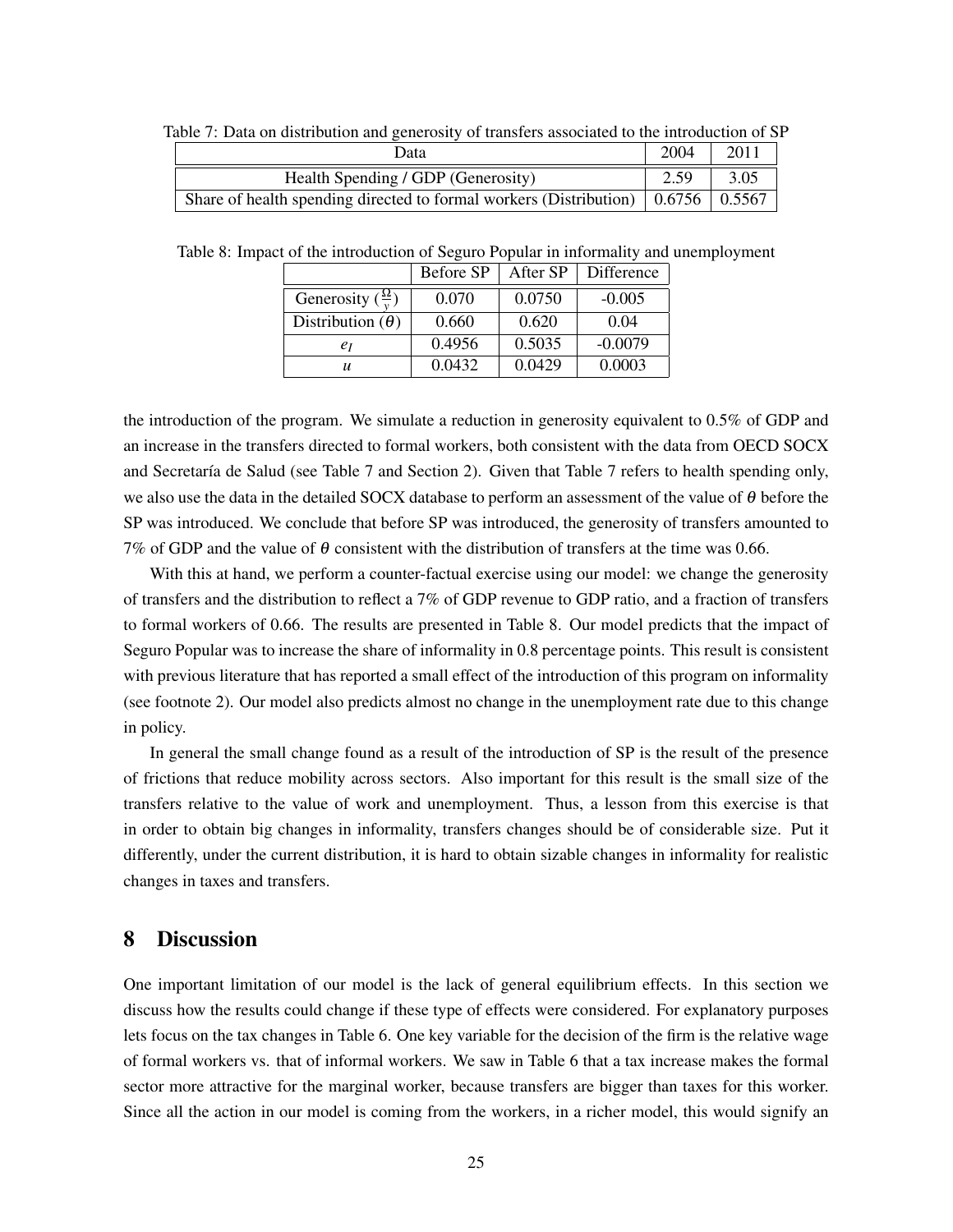increase in the supply of formal workers and a decrease in the supply of informal workers. An increase in the supply of formal workers would tend to push formal wages down relative to the informal wages, in order to keep demand in line with supply. This effect would reduce the value of formal sector jobs, and increase the value of informal jobs. Thus, general equilibrium introduces a feedback effect that go in the opposite direction of our current results.

How much would formal sector wages go down after an increase in taxes? Would it be enough to end up reducing the size of the formal sector? The answer to this is related to how substitutable are formal and informal workers from the point of view of the firms. In models where there is an occupational choice with formal and informal entrepreneurs, the answers to these questions are related to how the marginal entrepreneurs are affected with changes in relative wages. Now consider a change in the distribution of transfers in favor of formal workers (see Table 5). In this case, the supply of formal workers will also increase, and this will push wages down, which will reduce the value of formal jobs. The extent of this "feedback" effect remains a quantitative questions that we leave for future research.

# 9 Conclusion

In this paper we have used a search frictions model to study the elasticity of informality to changes in social policy transfers. In our model formal jobs are "better" than informal jobs because they are tied to larger transfers, and are less risky. On the other hand formal jobs are harder to get. Thus, workers optimally decide to accept informal jobs because these arrive more frequently.

In contrast to the basic model of informality, we do not rely on the assumption of partial valuation of benefits to obtain a non-zero elasticity of informality to taxes and transfers. Instead we use a model where workers are heterogeneous in the wages they accept, and thus, the tax and transfer system allows for a cross subsidy from high-wage earners to low-wage earners. In this model, workers that receive a transfer that is larger than the taxes paid coexist with workers that receive transfers that are equal or smaller than the taxes paid. The sign and magnitude of the elasticity of informality to changes in taxes and transfers greatly depends on which of the two situations above is the one prevailing for the marginal worker.

We calibrate the model for Mexico, and perform counter-factuals. Given that 62% of social expenditure is given to formal workers, we find that the elasticity of informality to tax changes, given distribution is small. The reason is that the marginal worker faces two opposing forces: higher taxes that reduce the value of a formal job, vs. higher transfers that increase the value of a formal job.

We use our model to study the effects on informality of the recently introduced Seguro Popular, and we find that the effects are quite small in line with the empirical literature using micro-data. Our model also offers an alternative way to rationalize the empirical evidence found in Almeida and Carneiro (2012), where an increase in taxes (due to an increase in enforcement) is associated with more formalization.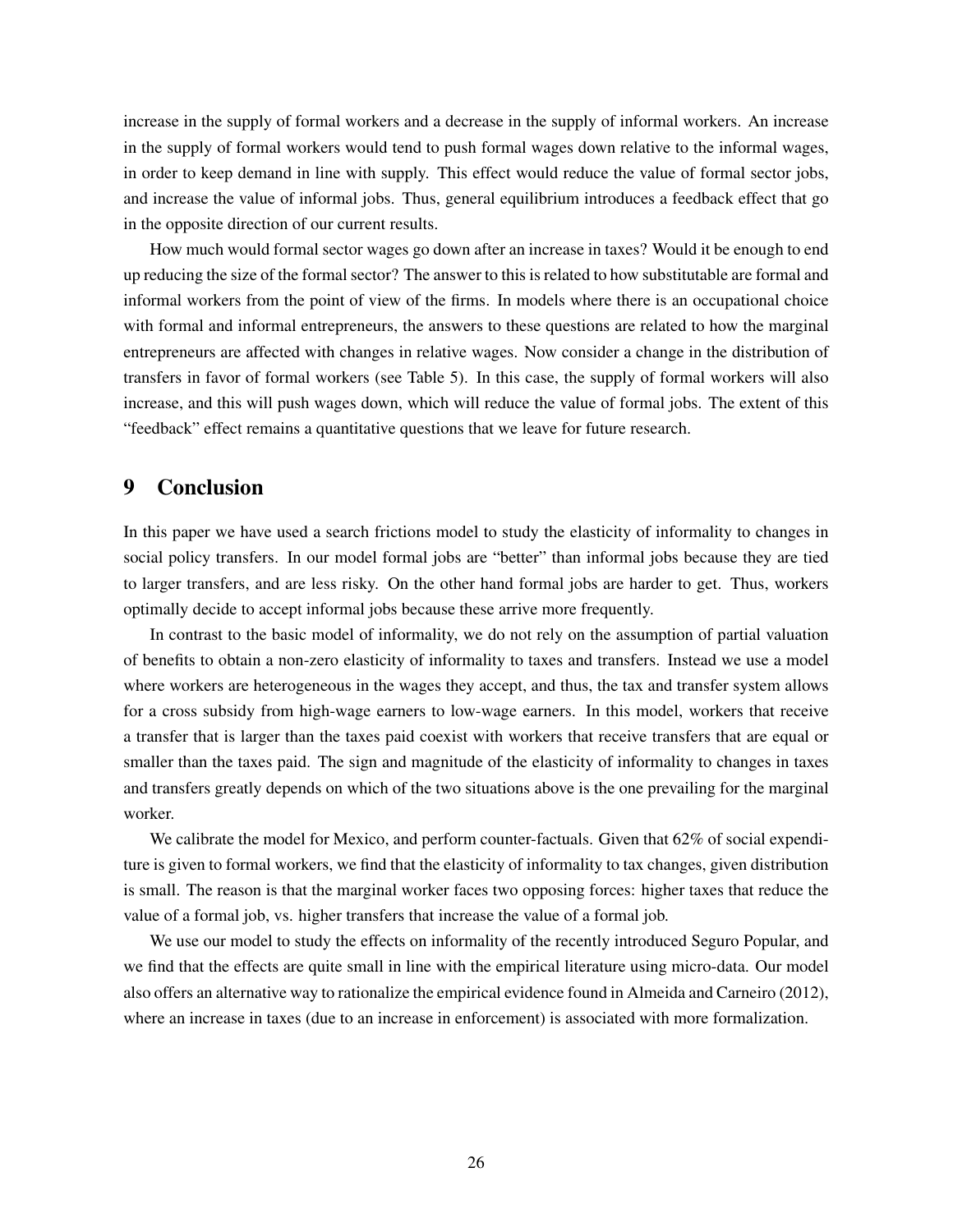# References

- ABOWD, J. M. AND D. CARD (1986): "On the covariance structure of earnings and hours changes," *Econometrica*, 57.
- ALBRECHT, J., L. NAVARRO, AND S. VROMAN (2009): "The Effects of Labour Market Policies in an Economy with an Informal Sector\*," *The Economic Journal*.
- ALMEIDA, R. AND P. CARNEIRO (2012): "Enforcement of Labor Regulation and Informality," *American Economic Journal: Applied Economics*, 4, 64–89.
- AZUARA, O. AND I. MARINESCU (2013): "Informality and the expansion of social protection programs: Evidence from Mexico," *Journal of health economics*.
- BOSC, M. AND R. M. CAMPOS-VÁZQUEZ (2010): "The Trade-offs of Social Assistance Programs in the Labor Market: The Case of the" seguro Popular" Program in Mexico," .
- BOSCH, M. AND J. ESTEBAN-PRETEL (2012): "Job creation and job destruction in the presence of informal markets," *Journal of Development Economics*, 98, 270–286.
- CHANDRA, V. AND M. A. KHAN (1993): "Foreign investment in the presence of an informal sector," *Economica*.
- DUVAL HERNÁNDEZ, R. AND R. SMITH RAMÍREZ (2011): "Informality and Seguro Popular under Segmented Labor Markets," .
- EDWARDS, S. AND A. C. EDWARDS (2002): "Social Security Privatization Reform and Labor Markets," NBER WORKING PAPER SERIES.
- ESTEBAN-PRETEL, J. AND S. KITAO (2013): "Labor Market Policies in a Dual Economy," .
- FIELDS, G. S. (1990): "Labour market modelling and the urban informal sector: theory and evidence," .
- ——— (2004): "Dualism in the labor market: a perspective on the Lewis model after half a century," *The Manchester School*, 72, 724–735.
- FUGAZZA, M. AND J. F. JACQUES (2004): "Labor market institutions, taxation and the underground economy," *Journal of Public Economics*.
- KUGLER, A. D., M. KUGLER, AND NATIONAL BUREAU OF ECONOMIC RESEARCH (2008): "Labor market effects of payroll taxes in developing countries," .
- LEVY, S. (2008): *Good Intentions, Bad Outcomes*, Social Policy, Informality, and Economic Growth in Mexico, Brookings Institution Press.
- LEWIS, W. A. (1954): "Economic Development with Unlimited Supplies of Labour," *The Manchester School*, 22, 139–191.